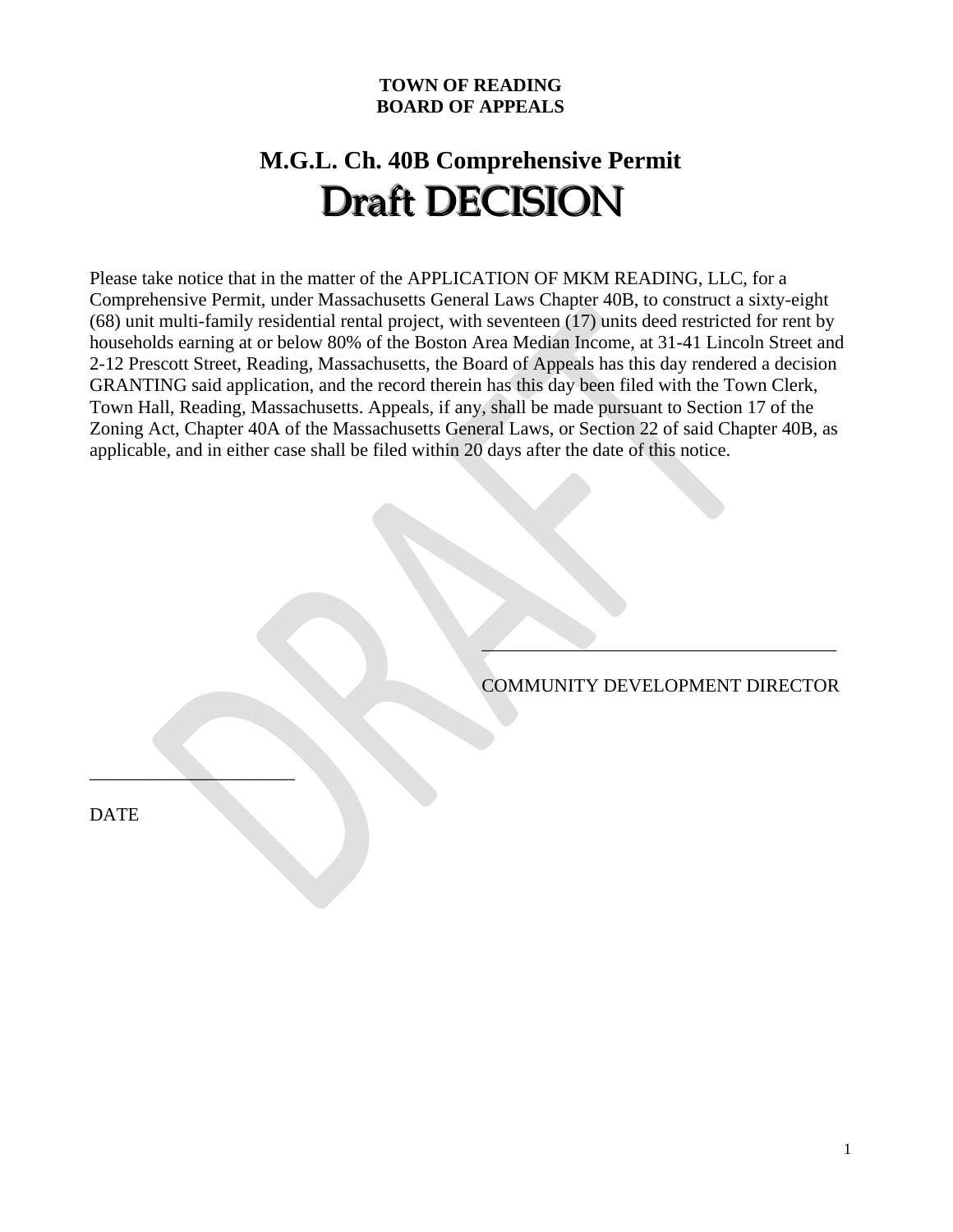# **TOWN OF READING BOARD OF APPEALS**

The APPLICATION OF MKM READING, LLC, for a Comprehensive Permit, under Massachusetts General Laws Chapter 40B, to construct a sixty-eight (68) unit multi-family residential rental community, with seventeen (17) units deed restricted for rent by households earning at or below 80% of the Boston Area Median Income, at 31-41 Lincoln Street and 2-12 Prescott Street, Reading, **Massachusetts** 

#### **RECORD OF PROCEEDINGS**

The Applicant, MKM READING, LLC, filed its application for 31-41 Lincoln Street and 2-12 Prescott Street with the Board of Appeals on January 7, 2016.

The Board determined that the following constituted the parties interested in the application and the owners of all property affected thereby, as they appear upon the most recent tax list:

Nicholas R & Jessica Aiello Peter J & Joleen James Avtges James & Julie Aylward Stephen J & Deborah A Arena Mark E Boucher & Laurie Reilly Kevin M Brown Marilyn I Cincotta Mark A Latina, Trustee, Haven Junction Realty Trust John J & Anne T Cronin Kevin J Crowley John & Shirley Davis Peter D & Shirley J Doucette Edward F & Patricia A Driscoll Nicolas Jean Gagnon & Caroline Gauthier Elias Giakoumidis & Harikla Speros Mark G Hall, Trustee, Depot Realty Trust GWT Haven Realty LLC High Street Limited Partnership Thomas J Keegan Ma Yousheng et al, Trustees, Alpha Omega Realty Trust Damon P Lusk & Christine E Tighe David J & Edna I McDonald William B & Geraldine F Mitchell Candace M & Wayne P Muise James A Palmer Reading Orthodontics PC Reading Antiquarian Society Diane M Prince Pellet & Mime LLC PJC Realty MA Inc c/o Rite Aid Stephen J Sampson Lianne J & Paul Stoddard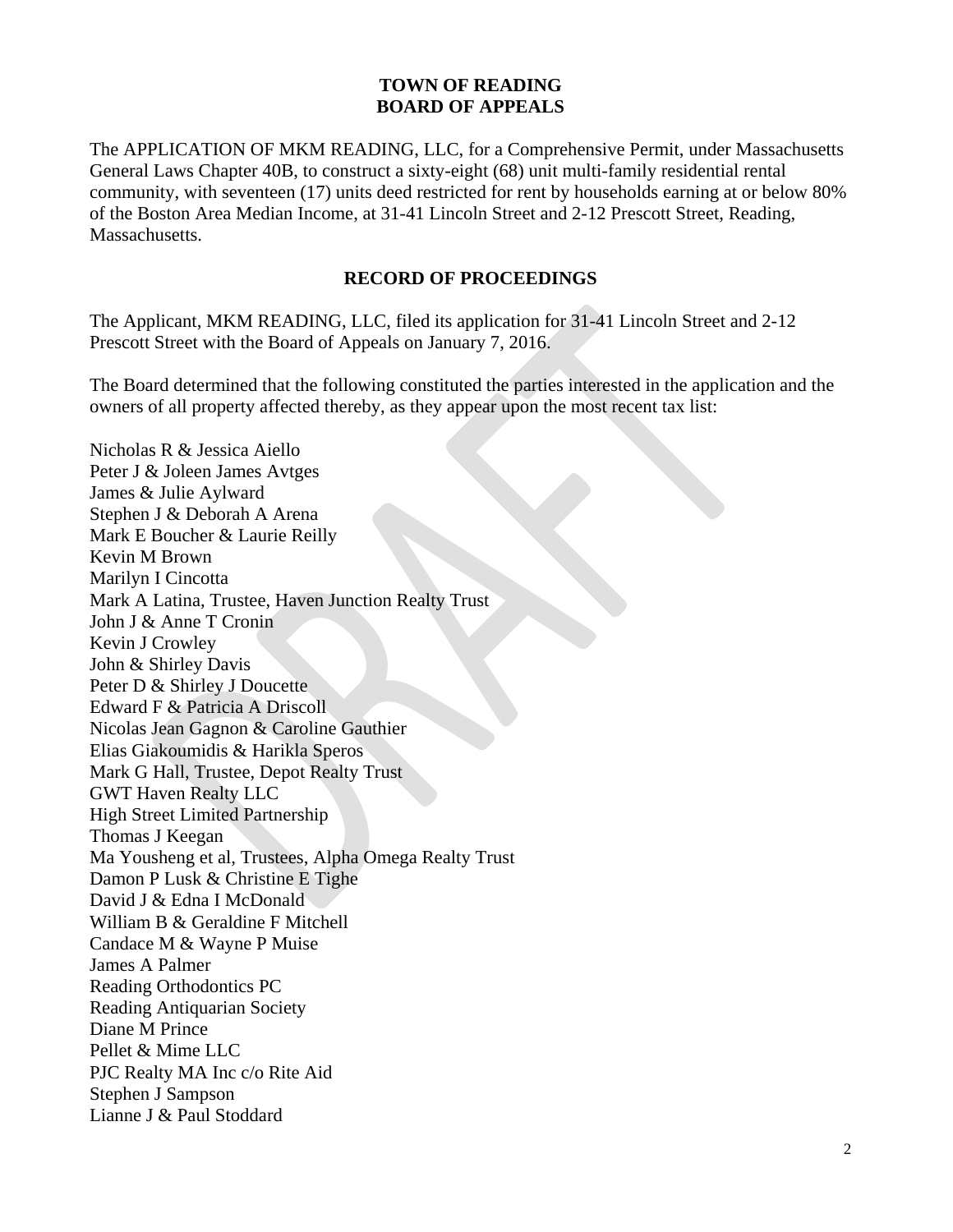John V III & Deborah Q Spencer Leonidas Spyrou TB Donovan LLC Susan E Tasker, Trustee, Haven Street Trust ZZW Realty LLC Jeanne B Thomases James J & Teresa M Thomaszewski Town of Reading Boston & Maine RR Town of Reading Park John L & Lorraine Wilson Ma Huibin P Wang Yousheng Hurley Shah Realty LLC Matthew DeCicco & Jenna Vozzella Mary Ellen Carroll & Rohan C Goodsir 41-49 High Street LLC James E & Suzanne P Newell Joseph & Nicole R Barletta John J Kilban Jr Daniel & Elizabeth Oliphant Karen G Stroman Khozaima Shakir & Mongkolpornchai Pornthip Matthew & Lysandra Richards Josiah T & Alexis D Epps Philip Dardeno et al, Trustees, PRD Realty Trust James V D'Amico Jr, Trustee, Railroad Realty Trust Alexander Koblansky & Lindsay B Avery Gaetano & Melissa M Manganiello Prescott St Investments LLC Stephen G & Susan C Viegas

The Board set the  $4<sup>th</sup>$  day of February, 2016 at 7:00 PM as the time, and the Great Room at the Pleasant Street Center, 49 Pleasant Street, Reading, Massachusetts, as the place of the public hearing for said application. The hearing was opened on February 4, 2016, and continued to March 17, 2016, May 12, 2016, June 23, 2016, July 21, 2016, August 25, 2016, September 22, 2016, October 20, 2016, November 10, 2016, December 15, 2016, and January 19, 2017.

The Applicant granted the Board: on May 26, 2016, a 90-day Extension of Time to October 31, 2016; on August 25, 2016, a 45-day Extension of Time to December 15, 2016; and on December 15, 2016, a 35-day Extension of Time to January 19, 2017.

The following notice was published in THE READING DAILY TIMES CHRONICLE in the issues of January 19, 2016 and January 26, 2016, and a copy of said notice was sent by mail to each of the aforementioned parties in interest and property owners.

Insert legal ad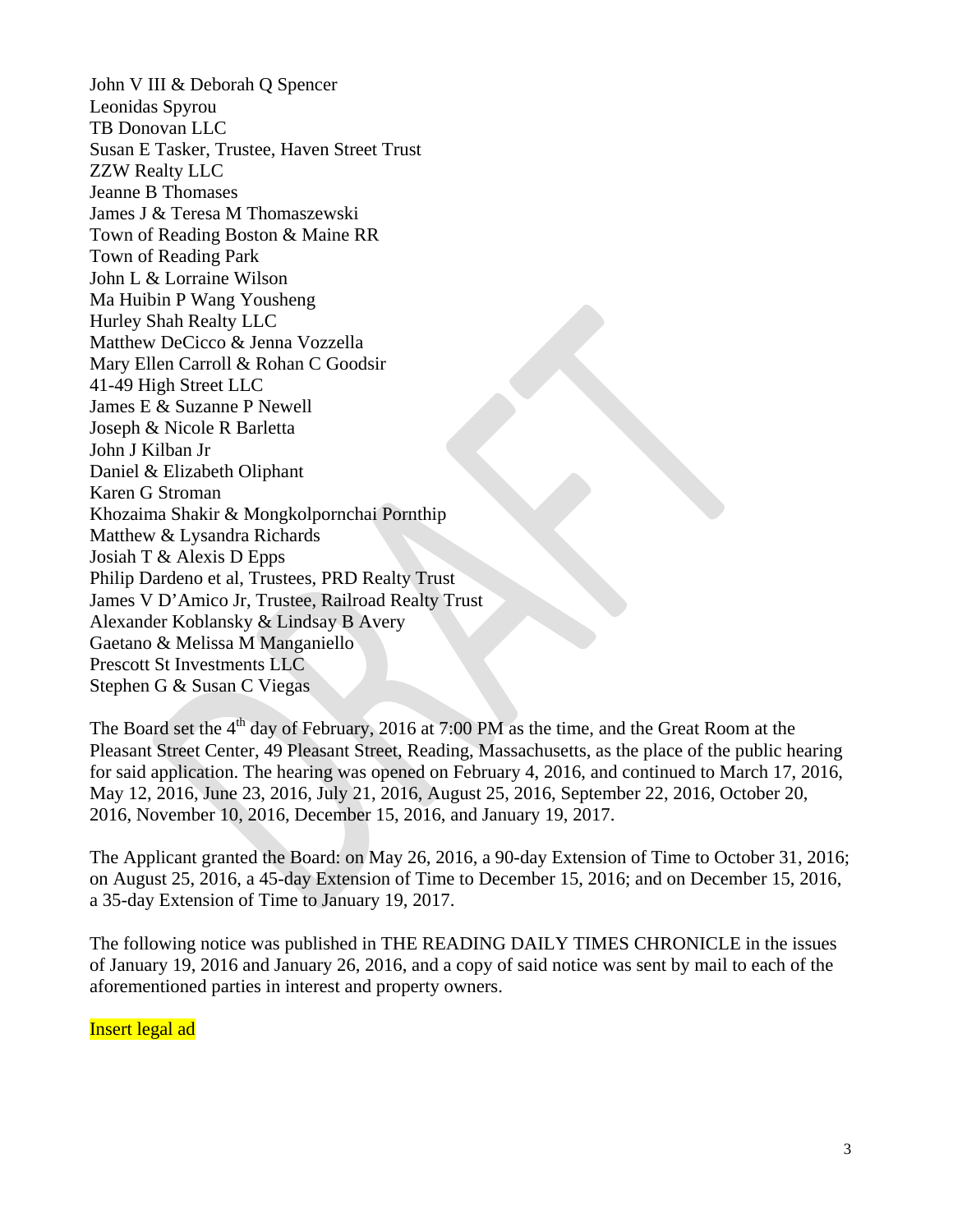A hearing on said Application was held at the time and place above specified.

The following persons appeared at the public hearing(s):

John Halsey, 75 Beaver Road Charles Adams, 13 Riverside Drive Barry Berman, 54 Longview Road Tiffany Freitas, 57 Prescott Street David Tuttle, 27 Heather Drive Mona & James Lee, 64 Riverside Drive John Weston, 10 Winthrop Avenue Ann Cruickshank, 32 Copeland Avenue Nicholas Safina, 221 South Street Wayne Dwyer, 61 Ash Street Catherine Capozza, 138 Woburn Street Alissa & Daniel Liteplo, 160 Grove Street Eileen & Robert Manning, 78 Riverside Drive MaryEllen & Timothy O'Neill, 125 Summer Ave Christine & Damon Lusk, 52 Washington Street Christine & Patricia Hansen, 30 Haven Street Karen & Peter Stroman, 46 Washington Street Tara Giardina, 103 Village Street Robert Mooney, 25 Sunnyside Avenue Christine & Gary Hylan, 12 Boyce Street Rhonda Holt, 46 Fairview Avenue Lenka Nicholls, 104 Ash Street Stephan Weynicz, 38 Minot Street George McKenna, 52 Riverside Drive Martha Jane & Steven Gagnon, 45 Pratt Street Karen Richardson, 175 Prescott Street Thomas Connery, 101 Beaver Road Julie & Edward Ross, 16 Kensington Avenue David O'Sullivan, 87 Sunnyside Avenue Amy Hennessy, 7 Pine Ridge Road Julie Aylward, 25 Prescott Street Peter Doucette, 108 Washington Street Ernest Bay, 144 Woburn Street Ralph D'Angelis, 26 Arlington Street<br>Nicholas Aiello, 92-94 Washington Street<br>Joseph Barletta, 1-3 Fulton Street Nicholas Aiello, 92-94 Washington Street Caroline Gauthier & Nicolas Gagnon, 76 Washington Street Elizabeth Rieur, 3 Fulton Street Everett & Virginia Blodgett, 99 Prescott Street Stephanie & Brian Salerno, 101 Van Norden Rd Carl Mittnight, 18 Cherry Lane Drive Pamela Adrian, 87 Ash Street Joan Cotter, 49 Riverside Drive Rosemarie Debenedetto, 74 Haystack Road Kevin Brown, 588 Pearl Street Linda Smith, 17 Pratt Street Robert & Linda Aiello, 106 Prescott Street Izora Valihura, 12 Pratt Street Kathleen Rovnak, 86 Sunnyside Avenue Joseph Gesmundo, 34 Sunnyside Avenue Lois Bell, 35 Washington Street Elizabeth Whitelam, 7 Gilmore Avenue Stephen Crook, 137 Pleasant Street Carl Greenler, 32 Lincoln Street Sarah Picard, 187 Lowell Street Morgan Gager, 14 Mineral Street Ida Fitzgerald, 35 Sunnyside Avenue Denise Muenzenmayer, 25 Green Street Gordon McIntosh, 14 Plymouth Road Christina Moore, 75 Green Street Susan Taylor, 521 Pearl Street Raymond McHugh, 19 Sanborn Street Lianne & Paul Stoddard, 96 Washington Street Thomas Wise, 181 South Street William Brown, 28 Martin Road Joshua Walker, 128 Woburn Street<br>
Peter Avtges, 21-23 Prescott Street<br>
Thomas White, 46 Grand Street Peter Avtges, 21-23 Prescott Street Jon & Deborah See, 25 Lincoln Street Joan Coco, 4 Fremont Street Ann Donohue, 84 John Carver Road Brandon LeFlem, 119 Middlesex Avenue James & Suzanne Newell, 32 Prescott Street John Yurewicz, 10 Fairview Avenue Paul Kurker & Lynn O'Brien, 34 Washington Street Helen Enos, 480 West Street Jacqueline Carson, 2 Summit Drive Grace Jakubowicz, 85 Sunnyside Avenue Margaret O'Sullivan, 78 Sunnyside Avenue<br>
Roger & Nancy Borlasc, 518 Summer Avenue Fileen Barrett, 90 Sunnyside Avenue Roger & Nancy Borlasc, 518 Summer Avenue Kathy Keen, 38 Victoria Avenue Guiseppe Fodera, 284 Ash Street Jonathan Barnes, 41 Pratt Street Roger Borlase, 518 Summer Avenue Jeanne & Cadence Thomases, 21 Arlington Street Thomas Bergendahl, 90-92 Green Street Khozaima Shakir, 86 Washington Street Al Sylvia, Reading Chronicle Diana & Wayne Webber, 39 Howard Street Marianne Downing, 13 Heather Drive Gina Snyder, 11 Jadem Terrace Mark Dockser, 110 Beaver Road Tony Capobianco, 8 Gould Street Joshua LeMaitre, 83 Prescott Street Andrey Mykyta, 114 Prescott Street

Margaret Paquette, 49 Lincoln Street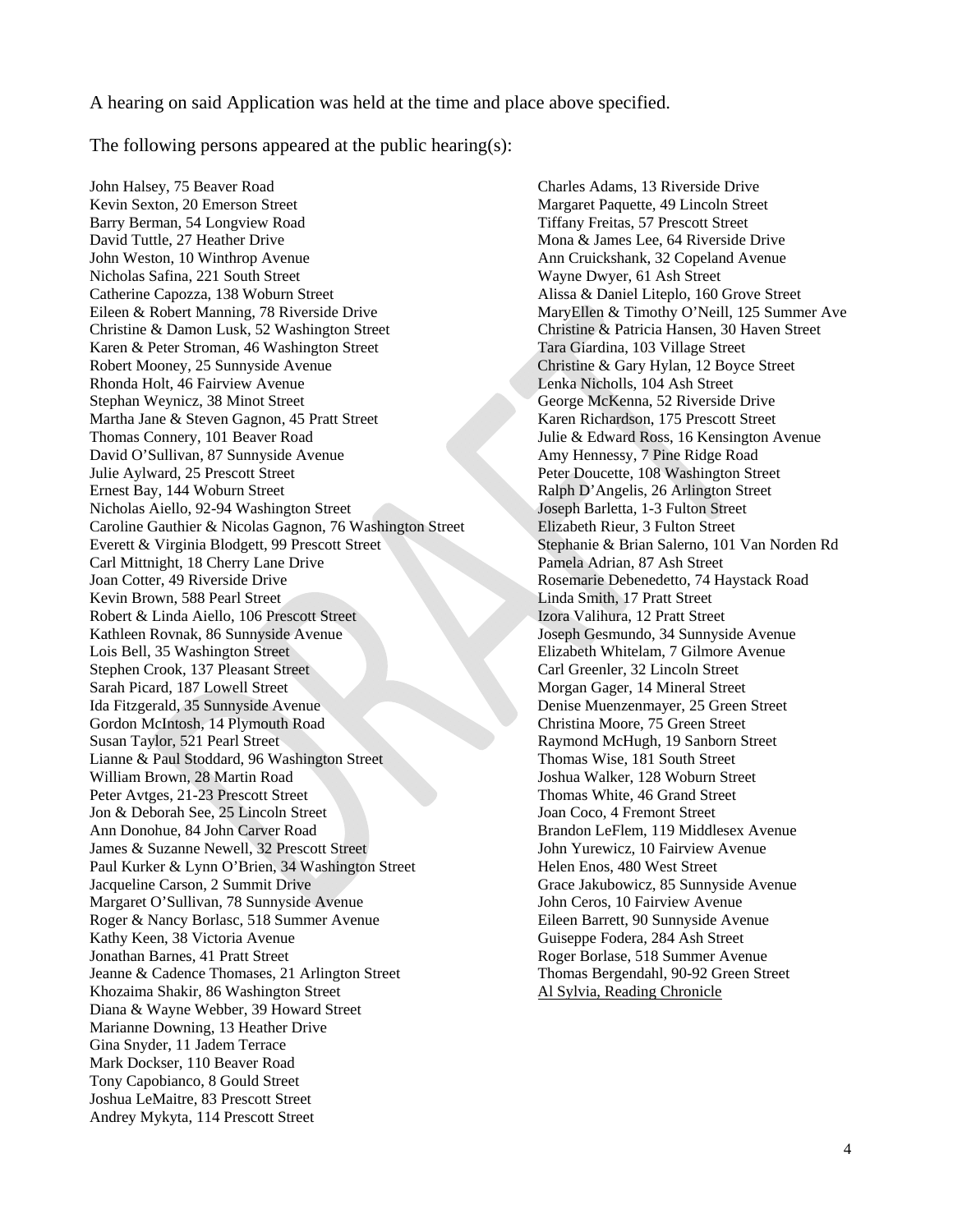The Board obtained the following peer review reports of specified aspects of the Application: Architecture – TBA Architects, Inc.

Site Engineering and Water/Sewer Capacity Study – Nitsch Engineering Traffic/Parking/Loading – Green International Affiliates, Inc.

The Board thereupon took the following action:

**VOTED:** To GRANT the application of MKM READING, LLC, for a Comprehensive Permit, under Massachusetts General Laws Chapter 40B, to construct a sixty-eight (68) unit multi-family residential rental project, with seventeen (17) units deed restricted for rent by households earning at or below 80% of the Boston Area Median Income, at 31-41 Lincoln Street and 2-12 Prescott Street (Assessors Map 16, Lots 224, 225 & 226), Reading, Massachusetts, together with parking, related infrastructure and amenities, in accordance with the requirements set forth in the Mass Housing Project Eligibility Letter dated August 11, 2015, and including the waivers requested as set forth herein, and subject to the Findings and Conditions herein.

# Materials Submitted:

Approval is based on the following materials, which were submitted into the public record:

- a) Application for Site Eligibility submitted by MKM Reading, LLC to MassHousing, dated April 2015.
- b) Letter from Town Manager to MassHousing, dated 5/21/15, including:
	- Development Review Team meeting notes, dated 5/13/15.
	- Email from Fire Chief to Town Manager, dated 5/15/15.
- c) Project Eligibility Letter from MassHousing to MKM Reading, LLC, dated 8/11/15.
- d) ZBA Application for Public Hearing, submitted 1/7/16.
- e) Application for Comprehensive Permit, submitted 1/7/16, including:
	- Binder Cover
	- Section 1: Introduction Request for findings of fact.
	- Section 2: Project Data Summary Summary description of the Applicant, the proposed development, the development area and the need for regional and community housing.
	- $\bullet$  Section 3: Applicant Status Identification of the Applicant's status as a qualifying limited dividend organization.
	- Section 4: Project Eligibility Letter Site approval letter from MassHousing.
	- Section 5: Development Team Identification of the development team members.
	- Section 6: Site Control Purchase and Sale Agreement(s) indicating site control of the subject parcel by the Applicant.
	- Section 7: Department of Housing & Community Development Subsidized Housing Inventory – Most recently issued SHI relative to the Town of Reading.
	- Section 8: Sample Regulatory Agreement A copy of the legal document that will govern the terms of affordability (executed post permitting).
	- Section 9: List of Exceptions / Waiver Requests  $-A$  list of exceptions being requested to the Town's local zoning ordinance as well as any other local permits and approvals pertinent to this application.
	- Section 10: Traffic Impact Study Prepared by Vanasse & Associates, Inc.; Appendix Traffic Analysis, submitted separately.
	- Section 11: Engineering & Landscape Plans Includes a set of engineering and landscape plans prepared by DeCelle-Burke & Associates [enumerated below].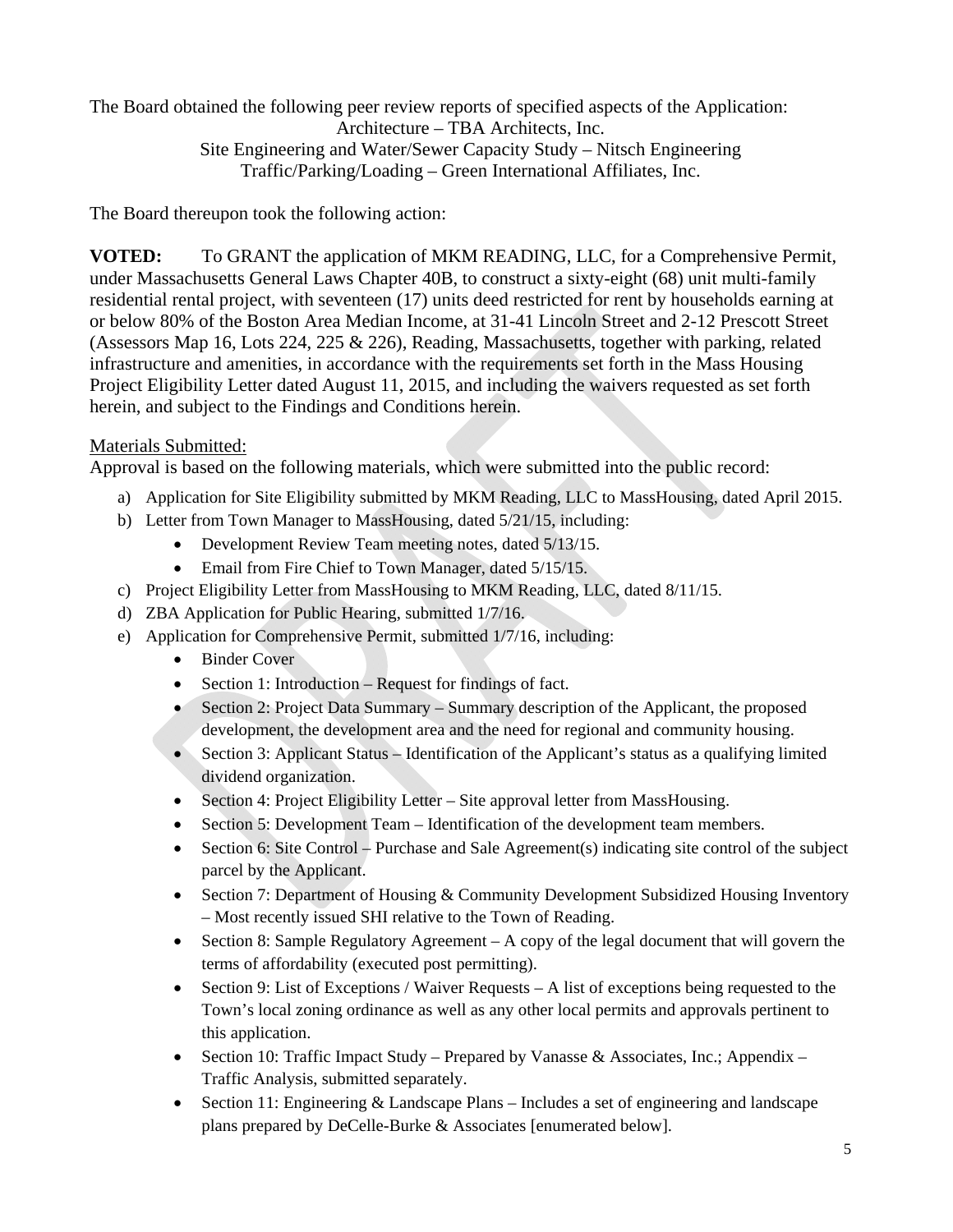- Section 12: Existing Conditions Narrative prepared by DeCelle-Burke & Associates.
- Section 13: Architectural Plans Includes a full set of schematic architectural plans prepared by Cube 3 Studio [enumerated below].
- Section 14: Aerial Photos & Locus Map
- Section 15: Unit Summary Table
- Section 16: Engineering Report [described below].
- f) Certified List of Abutters, dated 1/13/16.
- g) Civil Engineering Plans Proposed Apartment Building, Proposed Site Plan 2 Prescott Street and 39 Lincoln Street, Reading, MA, prepared by DeCelle-Burke & Associates:
	- Sheet 1 of 9: Cover Sheet, dated 12/2/15;
	- Sheet 2 of 9: Existing Conditions, dated 12/2/15;
	- Sheet 3 of 9: Construction Management, dated 12/2/15;
	- Sheet 4 of 9: Proposed Conditions, dated 12/2/15;
	- Sheet 5 of 9: Proposed Layout, dated  $12/2/15$ ;
	- Sheet 6 of 9: Proposed Grading, dated  $12/2/15$ ;
	- Sheet 7 of 9: Proposed Conditions, dated 12/2/15;
	- Sheet 8 of 9: Construction Details, dated 12/2/15; and
	- Sheet 9 of 9: Construction Details, dated 12/2/15.
	- Site Engineering Report including: Project Narrative, Supporting Maps, Stormwater O&M Plan, Erosion and Sedimentation Control Plan, and HydroCAD Calculations for existing and proposed conditions; dated 12/22/15.
- h) Architectural Plans Prescott Street Residential, Reading, MA, prepared by Cube 3 Studio, LLC:
	- Unit Mix Summary, dated  $12/16/15$ ;
	- Affordable Mix Diagram, dated 12/16/15 [incorrectly showing 19 units];
	- Podium Plan, dated  $12/16/15$ ;
	- Courtyard Plan, dated  $12/16/15$ ;
	- Typical Floor Plan, dated 12/16/15;
	- Roof Plan, dated  $12/16/15$ ;
	- Building Section, dated 12/16/15;
	- North Elevation, dated 12/16/15;
	- East Elevation, dated 12/16/15;
	- A1 Unit 833 SF, dated  $12/16/15$ ;
	- A2 Unit 704 SF, dated  $12/16/15$ ;
	- A2-Group 2 Unit  $-710$  SF, dated  $12/16/15$ ;
	- A3 Unit  $810$  SF, dated  $12/16/15$ ;
	- $\bullet$  B1 Unit 1,202 SF, dated 12/16/15;
	- B4 Unit 1,202 SF, dated 12/16/15;
	- $\bullet$  B4-Group 2 Unit 1,202 SF, dated 12/16/15;
	- C1 Unit 1,484 SF, dated  $12/16/15$ ;
	- C2 Unit 1,417 SF, dated  $12/16/15$ ;
	- Shadow Studies December 21/June 21/March 21/September 21 at 10 AM, 12 PM  $& 2:30$ PM, dated 12/16/15;
- i) Letter from SEB LLC to ZBA clarifying parcel addresses, dated 1/14/16. [Original application incorrectly included the corner parcel, which later was purchased and added to the project site].
- j) Letter from SEB LLC to ZBA regarding DHCD SHI, dated 1/15/16.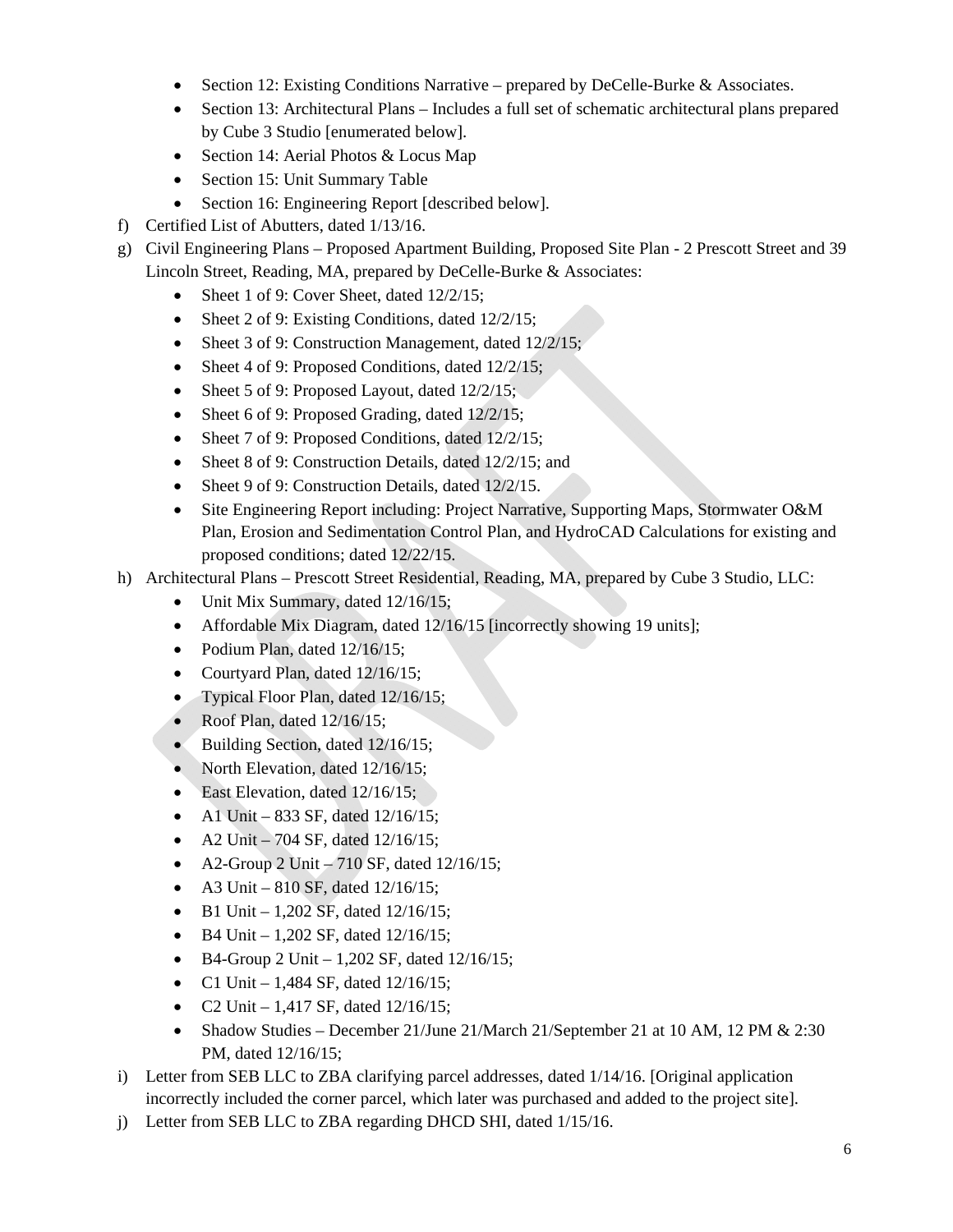- k) Updated SHI from DHCD, dated 1/14/16.
- l) Memo from Community Development Director to ZBA, dated 2/4/16.
- m) Email from Rebecca Schromm to ZBA, dated 2/4/16.
- n) Civil Engineering presentation, presented by DeCelle Burke at 2/4/16 hearing.
- o) Traffic presentation, presented by Vanasse & Associates at 2/4/16 hearing.
- p) Memo from Community Development Director to Applicant, dated 2/9/16.
	- Applicant response to CDD Memo, dated 3/10/16.
- q) Phase I Environmental Site Assessment for 39-41 Lincoln Street and 2-12 Prescott Street, prepared by FSL Associates, Inc., dated 11/20/2014.
- r) Phase II Environmental Site Assessment for 39-41 Lincoln Street and 2-12 Prescott Street, prepared by FSL Associates, Inc., dated 11/21/2014.
- s) Letter from Cube 3 Studio to Community Development Director regarding certain new construction provisions of the  $8<sup>th</sup>$  Edition of the MA State Building Code (MSBC), dated  $2/17/16$ .
- t) Architecture Peer Review Report, prepared by TBA Architects, Inc., dated 3/10/16.
- u) Civil Engineering Peer Review Report, prepared by Nitsch Engineering, dated 3/10/16.
- v) Traffic/Parking Peer Review Report, prepared by Green International Affiliates, Inc., dated 3/10/16.
	- Vanasse & Associates, Inc. response dated 3/16/16, on behalf of Applicant, to Traffic/Parking Peer Review Report.
- w) Memo from Community Development Director to ZBA, dated 3/14/16.
- x) Emails/Letters received from residents between 2/4/16 and 3/17/16 hearings: Denise Gagnon, Sarah McLaughlin, Amanda Rotondo, Ryan Gormandy, Teresa Teixeira, Tara Byrne, Julie Ross, Erin Gaffen, Beth Dimino, Sharon Olivardia, Ron McLaughlin, STAND 01867, Lianne Stoddard, Julie Aylward, Damon Lusk, Christine Lusk, and Gina DiRocco.
- y) Architecture Peer Review Presentation, presented by TBA Architects, Inc. at 3/17/16 hearing.
- z) Traffic/Parking Peer Review Presentation, presented by Green International at 3/17/16 hearing.
- aa) Memo from Community Development Director to ZBA, dated 5/10/16.
- bb) Emails/Letters received from residents between 3/17/16 and 5/12/16 hearings: Dianne Ferguson, Barbara Aucella, Thomas White, Margot Denoie, Justin Carreiro, Eileen Barrett, Julie Ross, Khozaima Shakir, Leah Monteiro, Suzanne Polizzi, James Newell, Gina Snyder, and Christine Hansen.

#### cc) **REVISED PLANS submitted by Applicant to incorporate corner parcel**:

- Sheet L-1 –Landscape Plan: Prentiss Street Residential [incorrect name], prepared by Kattman Corporation Landscape Architects, dated 6/21/16, revised 7/19/16.
- NEW Sheet L1 Landscape Plan: 2 Prescott Street & 39 Lincoln Street, prepared by Kattman Corporation Landscape Architects, dated 10/25/16.
- Civil Engineering Plans:
	- o Sheet 4 of 9: Proposed Conditions, dated 12/2/15, submitted 6/21/16;
	- o Sheet 1 of 8: Cover Sheet, dated 9/12/16, revised 10/17/16 and 11/4/16;
	- o Sheet 2 of 8: Existing Conditions, dated 9/12/16, revised 10/17/16 and 11/4/16;
	- o Sheet 3 of 8: Construction Management, dated 9/12/16, revised 10/17/16 and 11/4/16;
	- o Sheet 4 of 8: Proposed Building Layout, dated 9/12/16, revised 10/17/16 and 11/4/16;
	- o Sheet 5 of 8: Proposed Parking Layout, dated 9/12/16, revised 10/17/16 and 11/4/16;
	- o Sheet 6 of 8: Proposed Grading and Utility, dated 9/12/16, revised 10/17/16 and 11/4/16;
	- o Sheet 7 of 8: Construction Details, dated 9/12/16, revised 10/17/16 and 11/4/16;
	- o Sheet 8 of 8: Construction Details, dated 9/12/16, revised 10/17/16 and 11/4/16;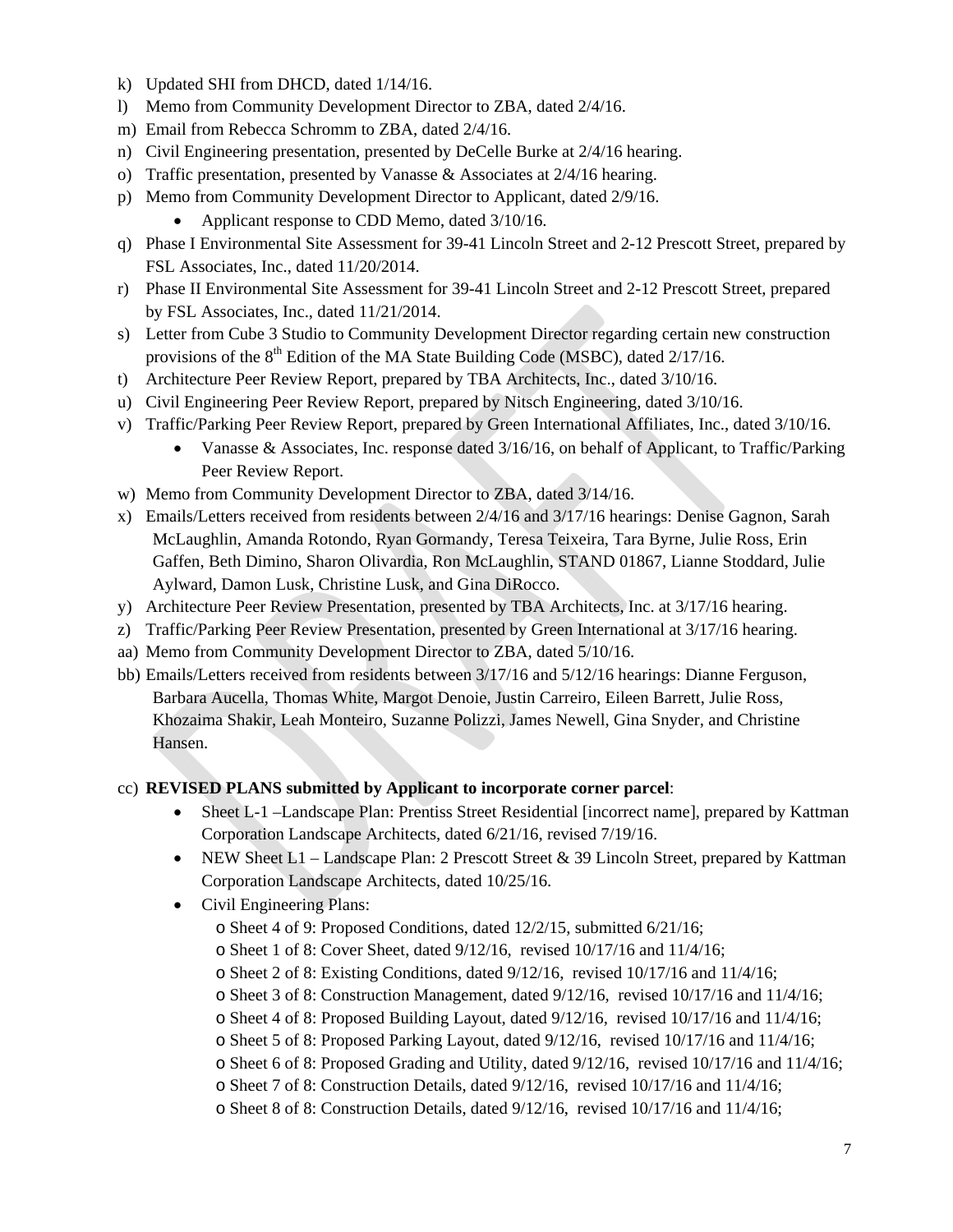- o Trash Removal Sketch, dated 9/12/16, revised 10/17/16;
- o Automobile Access Sketch, dated 9/12/16;
- o Trash Removal Sketch (mislabeled, should be 'Bike Path Sketch'), dated 9/12/16; and
- o Site Engineering Report including: Project Narrative, Supporting Maps, Stormwater O&M Plan, Erosion and Sedimentation Control Plan, and HydroCAD Calculations for existing and proposed conditions; dated 9/12/16.
- Architectural Plans:
	- o Unit Mix Summary, dated 6/15/16;
	- o Ground Floor Plan, Second Floor Plan, Third Floor Plan, Fourth Floor Plan, Fifth Floor Plan, dated 6/14/16;
	- o Lincoln Street Elevation, dated 6/14/16;
	- o Prescott Street Elevation, dated 6/14/16;
	- o Perspective Facing Northeast along Lincoln Street, dated 6/14/16;
	- o Perspective Facing Northwest along Lincoln Street, dated 6/14/16;
	- o Project Comparison, dated 6/15/16;
	- o Plan Comparison Diagram, dated 6/23/16;
	- o Elevation Comparison Diagram, dated 6/23/16.
- dd) Emails/Letters received from residents between 5/12/16 and 6/23/16 hearings: Marianne Downing, Julie Aylward, Lianne Stoddard, and Christine Lusk.
- ee) Applicant's Presentation of Revised Plans, dated 6/23/16, presented at 6/23/16 hearing, revised 6/28/16 to include: dimensions on the Ground Floor Plan; additional building elevations; and a revised Shadow Study.
- ff) Architecture Peer Review Report, prepared by TBA Architects, Inc., dated 7/15/16, revised 7/20/16.
- gg) Traffic/Parking Peer Review Report, prepared by Green International Affiliates, Inc., dated 7/13/16.
	- Vanasse & Associates, Inc. in-text response & Supplemental Response, dated  $7/14/16$ , on behalf of Applicant, to Traffic/Parking Peer Review Report.
- hh) Parking Waiver Summary, submitted by Applicant prior to 7/21/16 hearing.
- ii) Figure P1 Existing Parking Regulations & Parking Supply Map, prepared by Vanasse & Associates, Inc., submitted by Applicant prior to 7/21/16 hearing.
- jj) Revised Waiver Request List, submitted by Applicant prior to 7/21/16 hearing.
- kk) Memo from Community Development Director to ZBA, dated 7/21/16.
- ll) Emails/Letters received from residents between 6/23/16 and 7/21/16 hearings: Leah Monteiro and Christine Lusk.
- mm) Architecture Peer Review Presentation, presented by TBA Architects, Inc. at 7/21/16 hearing.
- nn) Traffic/Parking Peer Review Presentation, presented by Green International at 7/21/16 hearing.
- oo) Civil Engineering Peer Review Report, prepared by Nitsch Engineering, dated 9/30/16.
	- DeCelle-Burke & Associates, Inc. Response, dated 10/7/16, on behalf of Applicant, to Civil Engineering Peer Review Report, including a response to 10/3/16 memo from Town Engineer.
	- Civil Engineering Peer Review Response, dated 10/18/16, to DeCelle-Burke & Associates, Inc. Response dated 10/7/16.
	- Decelle-Burke & Associates, Inc. Response, dated 11/4/16, on behalf of Applicant, to Civil Engineering Peer Review Response dated 10/18/16.
- pp) Memo from Town Engineer to Community Development Director, dated 10/3/16.
- qq) Memo from Community Development Director to ZBA, dated 10/13/16.
- rr) Photometric Plan, prepared by Omni-Lite Inc., dated 10/14/16.
- ss) Bollard Specification and Garage Light Specification, submitted 10/18/16.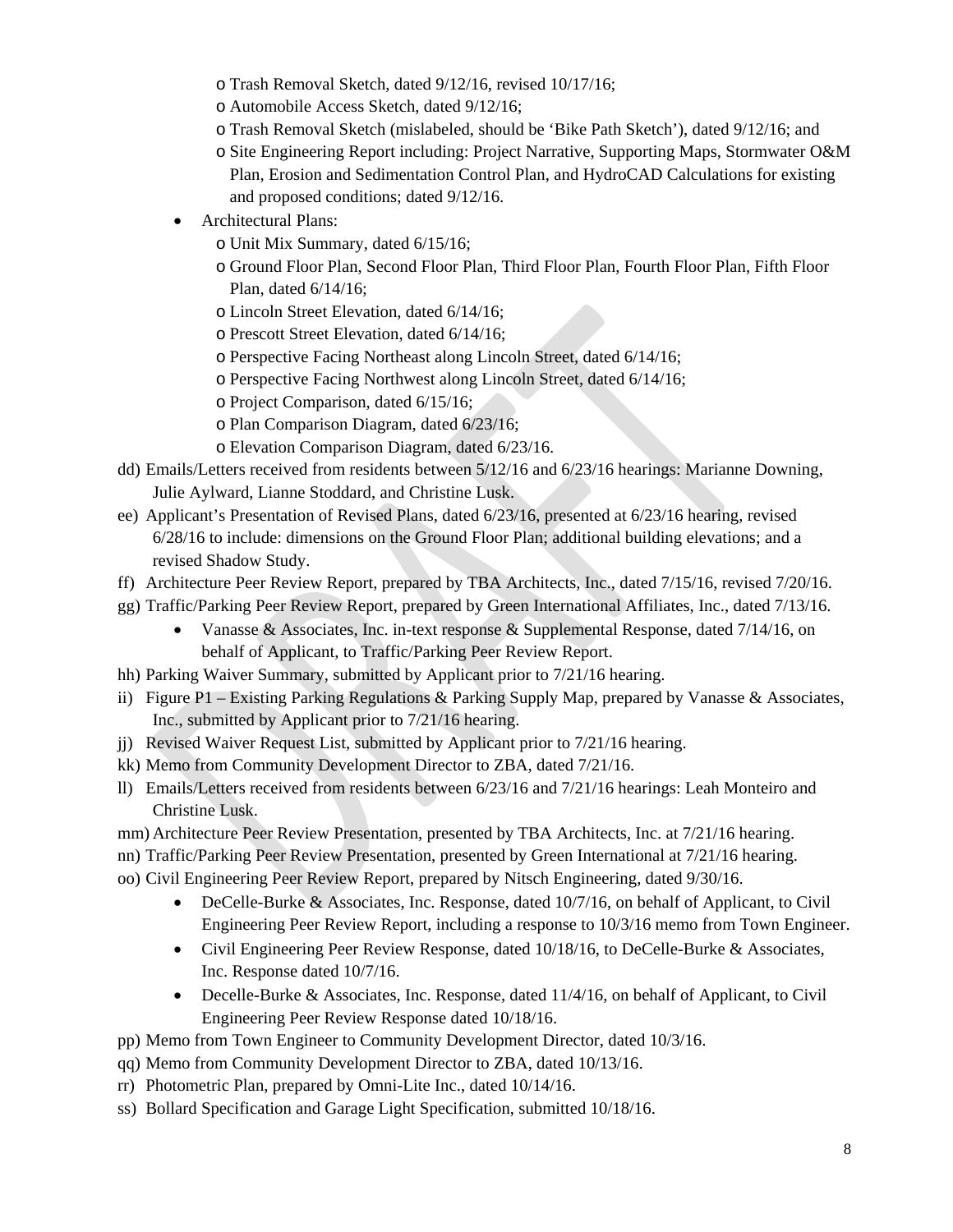- tt) Draft Operations & Maintenance Plan, submitted 10/18/16, revised and submitted 10/20/16.
- uu) Revised Waiver List, submitted 10/20/16.
- vv) Existing & Proposed Perspectives and Elevations, submitted 10/20/16.
- ww) Emails/Letters received from residents between 7/21/16 and 10/20/16: MaryEllen O'Neill and Everett & Virginia Blodgett.
- xx) Hydrant Flow Test, Lynco Fire Protection Inc., dated 10/26/16.
- yy) Planting Specification, submitted 11/8/16.
- zz) ZBA Plan of Record: Prescott Street Residential, Reading, MA, dated 11/9/16, including compilation of: Architectural Plans, Elevations and Perspectives; Site Plans; Landscape Plan; Photometric Plan.
- aaa) Memo from Community Development Director to ZBA, dated 11/9/16.
- bbb) Memo from Town Engineer to Community Development Director, dated 11/10/16.
- ccc) Emails/Letters received from residents between 10/20/16 and 11/10/16: Christine Lusk, Suzanne Polizzi, Julie Ross, and Jeanne Thomases.

#### ddd) **REVISED PLANS submitted by Applicant to increase parking and incorporate on-site loading**:

- Plan of Record:
	- o Sheet 5 of 8: Proposed Parking Layout, dated 9/12/16, revised 10/17/16, 11/4/16, and 12/6/16 to increase # of parking spaces; revised again (submitted 12/12/16) to incorporate on-site loading space; revised again (submitted 12/15/16) to correct typo and indicate '85' as the number of proposed parking spaces.
- Letter from NewMeadow Development Corporation (Applicant) to ZBA, dated 12/6/16.
- Final Waiver List, submitted 12/13/16, revised to correct typos 12/15/16.
- eee) Memo from Town Engineer to Community Development Director, dated 12/14/16.
- fff) Memo from Community Development Director to ZBA, dated 12/14/16.
- ggg) Emails/Letters received from residents between 11/10/16 and 12/15/16: Christine Lusk (2), Nick Gagnon (2), Marianne Downing, Everett & Virginia Blodgett, and Julie & James Aylward.
- hhh) Letter from Board of Selectmen to ZBA Chair, dated 12/15/16.
- iii) Parking/Loading Peer Review Report, prepared by Green International Affiliates, Inc., dated 1/10/17.
- jjj) Emails/Letters received from residents between 12/15/16 and 1/19/17: Carmela D'Amico and Jeanne Thomases.

#### **APPROVED PLANS & DOCUMENTS:** TO BE INDICATED AS DECISION IS FINALIZED

#### **Findings:**

- 1) Project Eligibility: The Applicant received a Project Eligibility Letter from MassHousing, dated August 11, 2015, indicating that the site and the Applicant qualify for a Comprehensive Permit in the development of affordable housing under the New England Fund (NEF) Program of the Federal Home Loan Bank of Boston (FHLBB). The Project must still undergo a Final Review of Eligibility and receive a Final Approval from MassHousing.
- 2) Applicant: The Applicant, MKM Reading, LLC, is qualified to make an Application for a Comprehensive Permit because it is a limited dividend organization that will be subject to the profit limitations set forth in the Regulatory Agreement by and between the Applicant and MassHousing. The Applicant has also demonstrated site control of the property.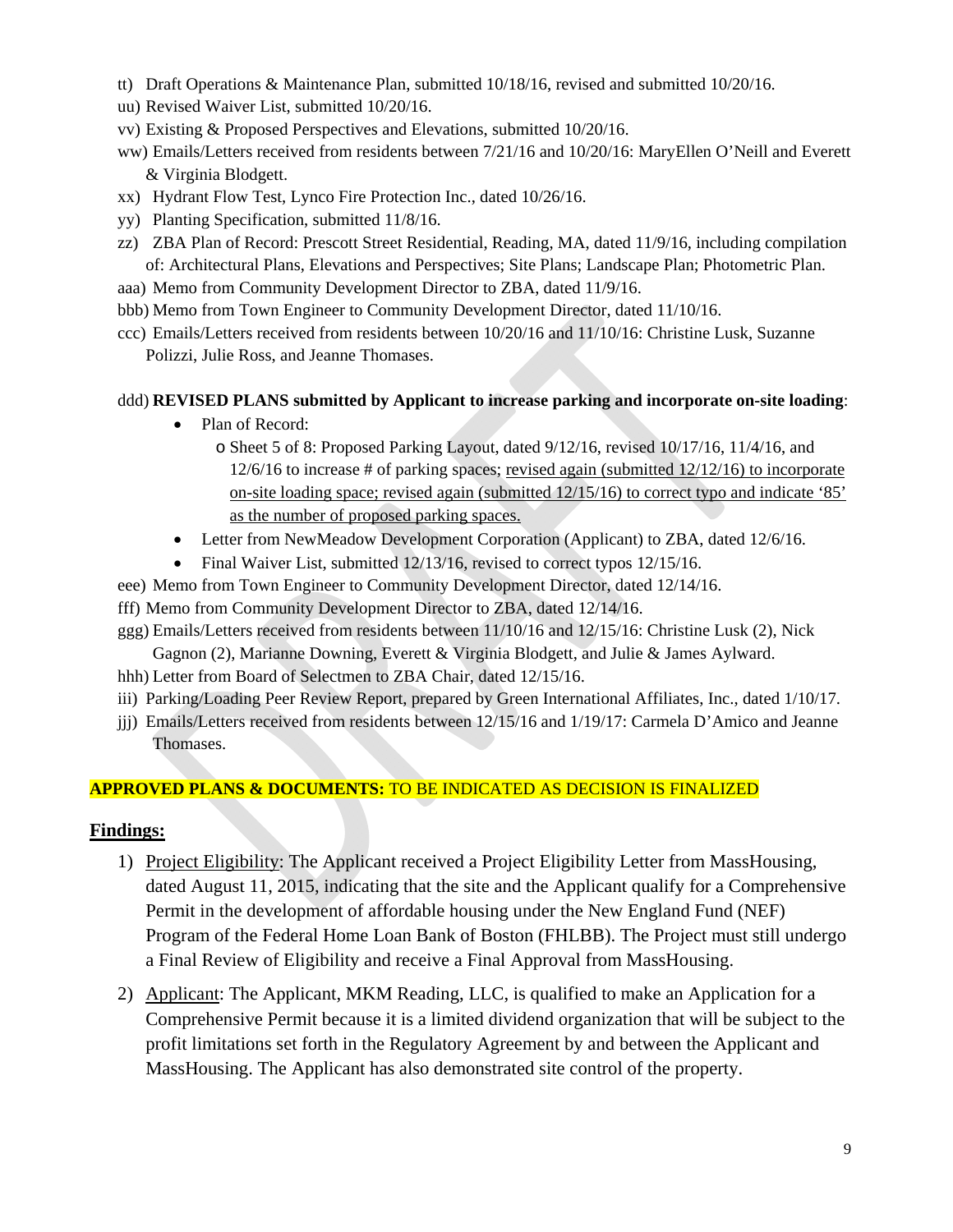- 3) Subsidizing Agency: MassHousing is acting as the Subsidizing Agency per Part V: "Housing Programs in which Funding is Provided by Other than a State Agency" of the Department of Housing and Community Development (DHCD) Comprehensive Permit Guidelines.
- 4) Site: The proposed Project site is comprised of three (3) parcels of land located in the Town of Reading: Assessor's Map 16, Lots 224, 225 and 226. Each parcel is developed with an existing commercial structure. Combined, the three (3) parcels comprise approximately 42,658 square feet of land area. The site is relatively flat with some gently sloping areas.
- 5) Zoning: The site is located within the S-15 Single-Family Residential Zoning District; multifamily residential use is not an allowed use in this zoning district.
- 6) Statutory Minima: The Town of Reading has not met any of the Statutory Minima set forth in M.G.L. Chapter 40B, Section 20 or 760 CMR 56.03(3). The number of low or moderate income housing units in the Town of Reading constitutes less than ten percent (10%) of the Town's total housing stock according to the latest decennial census (2010) and the DHCD's latest Subsidized Housing Inventory for the Town.
- 7) Rental Housing: The Board finds that the type of housing proposed rental units is greatly needed in the community and region, and will broaden the Town's housing stock.
- 8) Public Health, Safety & Welfare: The Board finds that development of this Project appears not to endanger the public health, safety or welfare, or the environment, or impair critically needed open space.
- 9) Project Overview: The Project will include demolition of three (3) existing buildings to allow construction of a new 97,467 square foot, ~49-foot, four-story multi-family rental building with eighty-five (85) parking spaces. The Project will include a vestibule with a leasing area and a clubhouse/mailroom area, a trash compactor, two (2) elevators, a 3-phase transformer, mechanical equipment, and utility meter rooms. All walkways and ramps on the site will be fully ADA compliant, and bike racks will be located in the parking podium. Site work will include, but not be limited to: grading, paving, stormwater improvements, and landscaping.
	- a. Interior Space: The proposed building will comprise 97,467 gross square feet, with 62,979 net leasable square feet (not including parking). The gross square footage will be provided as follows: 24,462 (parking podium); 24,426 ( $1<sup>st</sup>$  floor); 24,426 ( $2<sup>nd</sup>$  floor), and 24,153 (3rd floor).
	- b. Height/Shadows: The proposed building will be  $46'$ -10" in height, with one parapet extending to  $49.4$ ; the existing Doucette storage building is about 44 feet in height. The proposed building is anticipated to cast shadows primarily onto the site itself and onto Prescott and Lincoln Streets, with the worst shadows occurring in the evenings of March  $21<sup>st</sup>$ , June  $21<sup>st</sup>$ , September  $21<sup>st</sup>$ , and December  $21<sup>st</sup>$  and extending across the Reading Depot and/or across properties along Washington Street.
	- c. Density: The construction of 68 units on 42,658 square feet of land will result in a Project density of approximately 69.4 units per acre.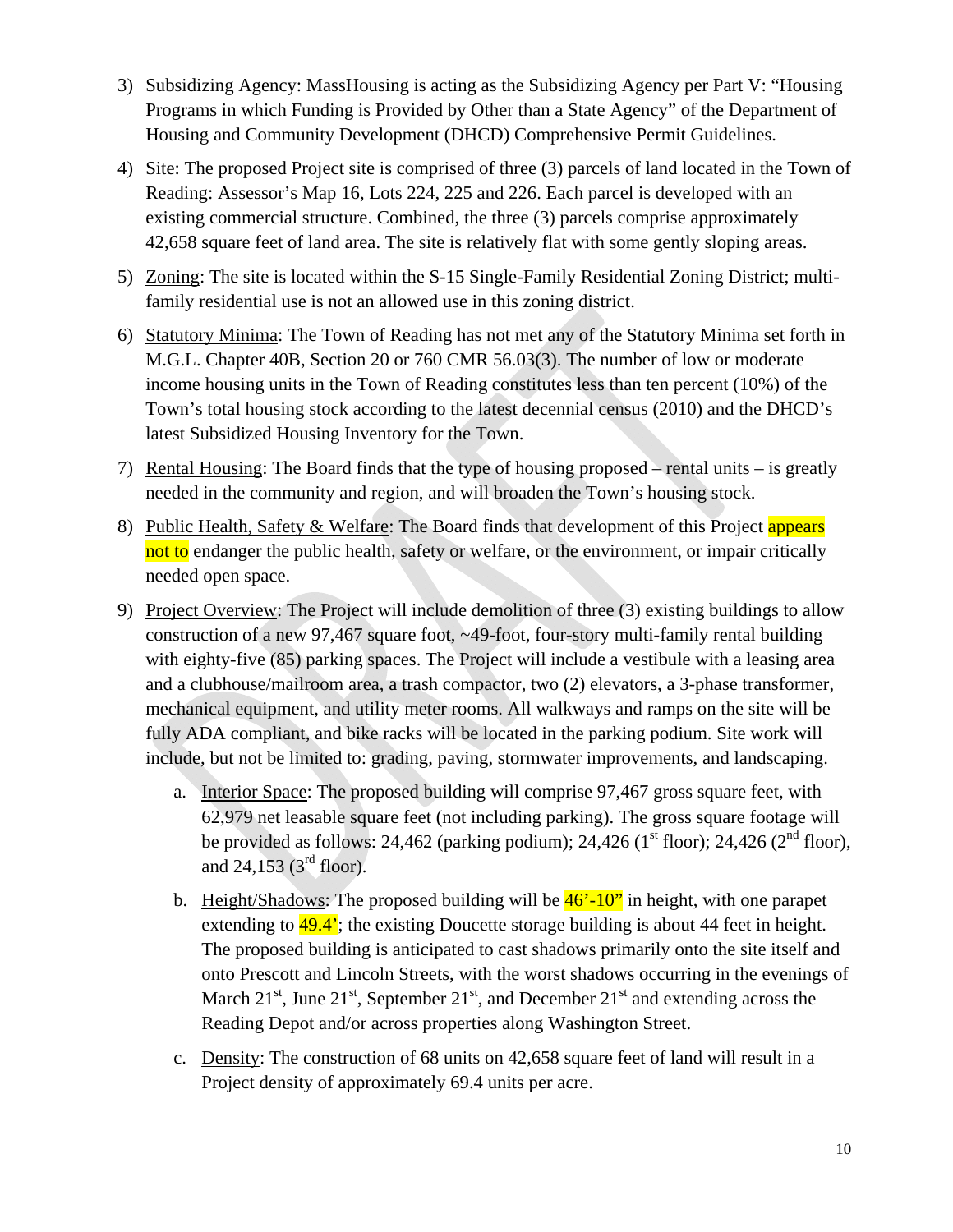- d. Parking: The first floor of the Project consists of a parking podium with eighty-five (85) total parking spaces, including four (4) van-accessible 8'x18' handicap spaces accessed via a 24-foot wide two-way drive aisle and twenty-five (25) compact 8.5'x16' vehicle spaces accessed via a one-way drive aisle ranging from 21.2' to 18' in width. The parking ratio for the Project is 1.25 spaces per unit, which is less than the Zoning Bylaw requirement of 1.5 spaces per unit, but is equivalent to the parking requirement in the Downtown Smart Growth District.
- e. Loading: One  $12'x30'$  loading space is provided at the eastern end of the building. The space is accessed via the same curb cut as the ingress/egress off of Lincoln Street, but is located in the open air portion of the parking podium and can be accessed by trucks of any height.
- f. Traffic: The Project is expected to generate 560 average weekday daily trips, with 280 vehicles per day entering and 280 vehicles per day exiting the site. During the weekday morning peak hour, this will result in 8 vehicles per hour entering and 31 vehicles per hour exiting the site. During the weekday evening peak hour, this will result in 37 vehicles per hour entering and 20 vehicles per hour exiting the site. This data is considered conservative as it was not adjusted to account for the likely use of public transportation by some residents. This information is based on 72 units.
- g. Lighting: A Photometric Plan has been provided that shows 11 bollards along the front of the building and 16 recessed lights in the parking podium. Specifications for each proposed lighting fixture have been provided as well. Additional lighting may be required for safety and security at the building egresses and stairwells.
- h. Landscaping/Screening: The Prescott Street and Lincoln Street façades will be lined with concrete pavers and groundcover and planted intermittently with shade tolerant trees; two (2) benches, a trash receptacle and a bike rack are also provided. The south and west sides will contain an 8-foot tall vinyl stockade privacy fence and be screened with strategically placed arbor vitae, evergreens, red maples, lilacs, and dogwoods to complement existing trees.
- i. Open Space: The amount of usable open space on the site is very limited.
- j. Drainage: A Drainage Report was submitted and has been reviewed by the Town Engineer and Civil Engineering Peer Review Consultant.
- k. Utilities: The site will be served by Town water, sewer and electric, and by private gas, telephone, and cable. Upgrades to some services may be needed.
- l. Public Safety: The building will be fully sprinklered and fully alarmed, and fire trucks will be able to access the roof. Many EMS vehicles will not be able to enter the parking podium, but will gain sufficient access to the building from both Prescott and Lincoln streets. The interior common areas will be of adequate width for wheelchairs and stretchers. The building will be set back from property lines which should minimize the incidence of snow/ice from the roof falling onto sidewalks.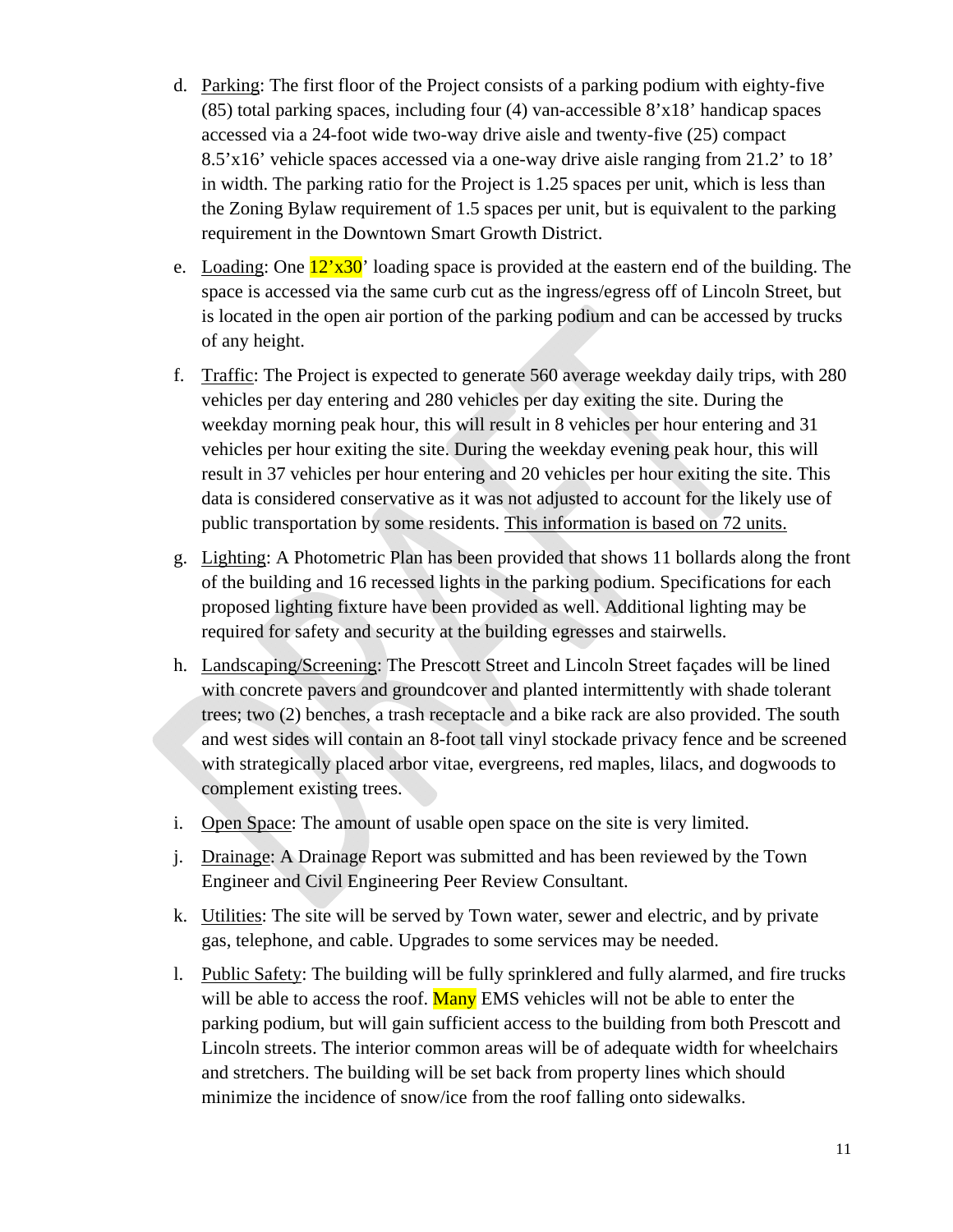- m. Complete Streets Policy: Bike racks will be located in the garage and on the street.
- n. Pedestrian Access: Sidewalks are located along Prescott Street and Lincoln Street and connect pedestrians to the building entrance and parking entrance.
- o. Signage: No signage has been proposed at this time or is approved herein.
- p. Noise: The Project is not anticipated to generate noise beyond what is typical for a multi-family building with associated parking.

# **Waivers:**

The following waivers have been requested and are **granted** herein, and are waived as shown on the approved plans:

- 1. *Section 5.3.1 Table of Principal Uses* Waiver to allow multi-family dwellings in the S-15 District.
- 2. *Section 6.3 Table of Dimensional Controls Minimum Lot Size* Waiver from the 100,000 square foot lot size requirement for multi-family dwellings in the S-15 Zoning District. The total lot area is 42,658 square feet.
- 3. *Section 6.3 Table of Dimensional Controls -Maximum Building Height* Waiver from the 35 foot height limit in the S-15 Zoning District. The proposed building will be  $46^{\degree}$ -10" in height with one parapet at  $49.4'$ .
- 4. *Section 9.1.1.7 Off-Street Parking and Loading/Unloading Requirements* Waiver from providing 1.5 spaces per unit. **The Project shall provide for a minimum of 1.25 spaces per unit.**
- 5. *Section 9.1.2.2 Off Street Parking and Loading/Unloading Requirements* Waiver from 9'x18' parking space size requirement. The Project will provide 25 off-street compact parking spaces at 8.5'x16' in size.
- 6. *Section 9.1.2.2 Drive Aisle Width* Waiver from providing a 26-foot wide drive aisle. The proposed two-way drive aisle will be 24 feet wide and the proposed one-way drive aisle will range from 18' to 21.2'.
- 7. *Section 9.1.1.7 Loading Requirement* Waiver from providing 1 space per 20 units. **The Project shall provide a minimum of one 12'x30' on-site loading space.**
- 8. *Section 4.6 Site Plan Review* Waiver from separate site plan approval by Town.
- 9. *Section 6.3 Table of Dimensional Controls Maximum Lot Coverage* Waiver from 25% maximum lot coverage requirement for multi-family dwellings within the S-15 Zoning District. The proposed building will cover 57% of the lot.
- 10. *Section 6.3 Table of Dimensional Controls Front Yard Setback* Waiver from 20-foot front yard setback requirement in the S-15 Zoning District. The proposed building will be set back 6.9'from Prescott Street and 5.8' from Lincoln Street.
- 11. *Section 6.3 Table of Dimensional Controls Rear Yard Setback* Waiver from 20-foot rear yard setback requirement in the S-15 Zoning District. The proposed building will be set back 12.2'from the rear lot line.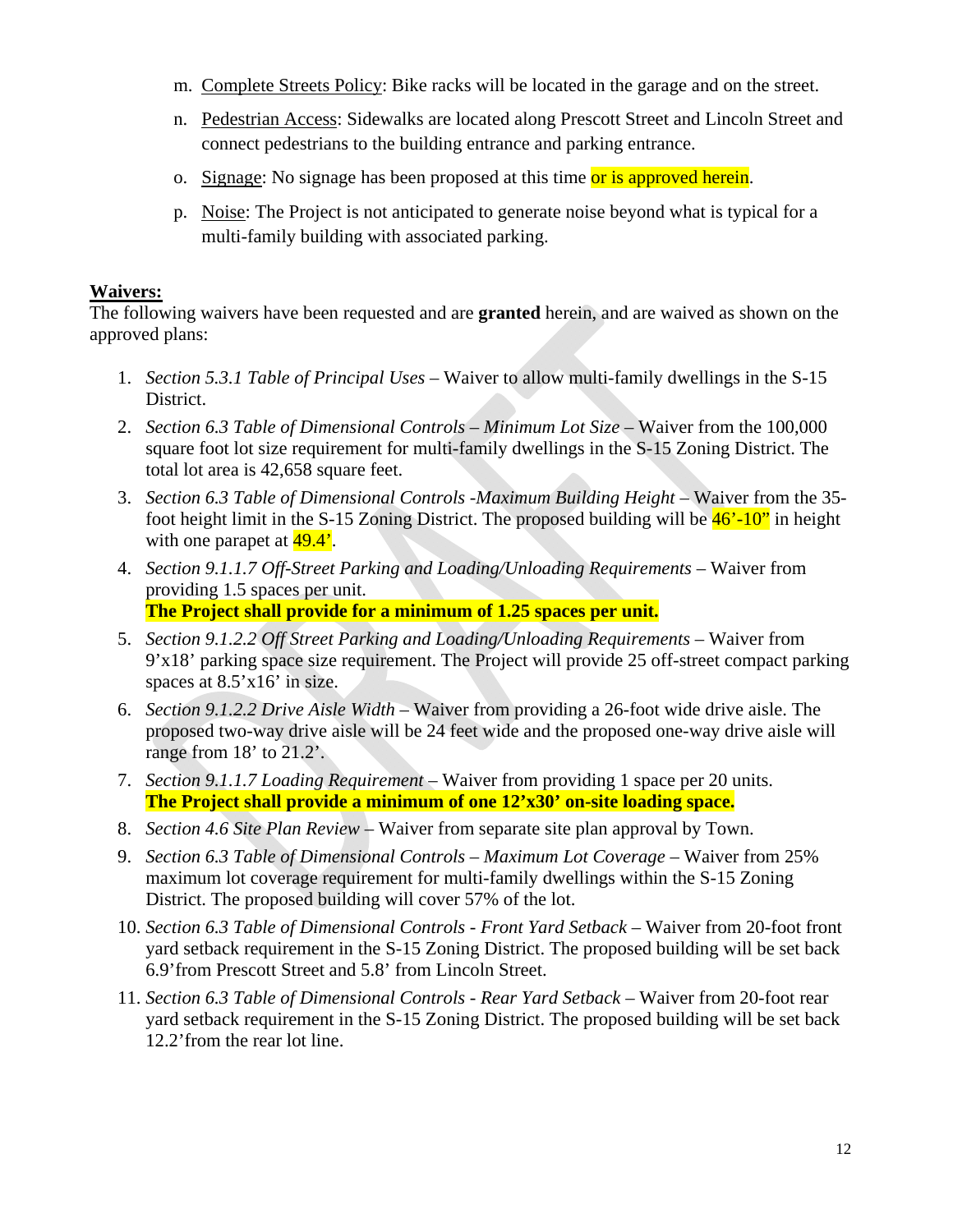# **Conditions:**

# **General:**

- 1) **Development:** The development (hereinafter "Project") shall be limited to sixty-eight (68) rental dwelling units, comprised of fifty (50) one-bedroom units, eleven (11) two-bedroom units, and seven (7) three-bedroom units. Seventeen (17) dwelling units (or 25% of the total number of units) within the Project (hereinafter, the "Affordable Units") shall be restricted for 99 years, or for so long as the Project is not in full compliance with the Town's Zoning Bylaw, for rental to households whose maximum income does not exceed eighty percent (80%) of the Boston Area Median Income (AMI), adjusted for household size, as published by the U.S. Department of Housing and Urban Development (HUD). The Affordable Units shall not be situated so as to be segregated from the market rate units and shall be dispersed proportionally amongst the 1-, 2-, and 3-bedroom units. The Applicant shall construct and make available for lease affordable and market-rate units proportionately based upon the 25%/75% ratio.
- 2) **Documentation:** One hard copy and an electronic version of any documentation submitted to MassHousing in compliance with their requirements shall be submitted to the Community Development Director. This shall include but not be limited to: the Affirmative Fair Housing Marketing Plan, the Tenant Selection Procedure, the Regulatory and Use Agreement, and the Deed Rider for each affordable unit.
- 3) **Affirmative Fair Housing:** The Applicant shall comply at all times with all provisions of its Affirmative Fair Housing Marketing Plan (the "AFHMP"), including, without limitation the initial lottery and other tenant selection procedures, as required by the Guidelines for G.L. c.40B Comprehensive Permit Projects applicable to the Project promulgated by DHCD (the "40B Guidelines").
- 4) **Local Preference:** To the extent permitted by applicable law, the AFHMP shall include a local selection preference for 12 units or up to 70% of the Affordable Units for the following categories: (a) current residents of Reading, (b) employees of Reading (i.e., municipal, Public Schools, RMLD, etc.), (c) employees of local businesses, and (d) households with children attending schools in Reading. An annual report of rental or leasing activity to such local preference categories shall be submitted to the Community Development Director.
- 5) **Other Permits:** The Applicant is responsible for obtaining all other required Federal, State and Local permits, including but not limited to: a NPDES Permit; utility permits for sewer, water, electric, etc.; curb cut, street opening and Jackie's Law excavation permits; and Board of Health approvals, as needed for the Project.
- 6) **Building Design and Materials:** The building shall be constructed as designed and depicted on the approved architectural plans, utilizing materials of a quality and durability appropriate for multi-family construction within a historic New England downtown setting. Appropriate materials shall include but not be limited to: shingles, bracketed eaves, horizontally lapped cladding systems, smooth panel systems, brick veneer, masonry, and double-hung windows.
- 7) **Building Colors**: The Applicant shall consider alternative color schemes (beyond grays and browns) for the building that would complement the neighborhood and be historically contextual. Samples of any proposed colors shall be provided to the Community Development Director for review and approval.
- 8) **Utilities**: All utilities, structures, frames and covers shall meet Town of Reading standards.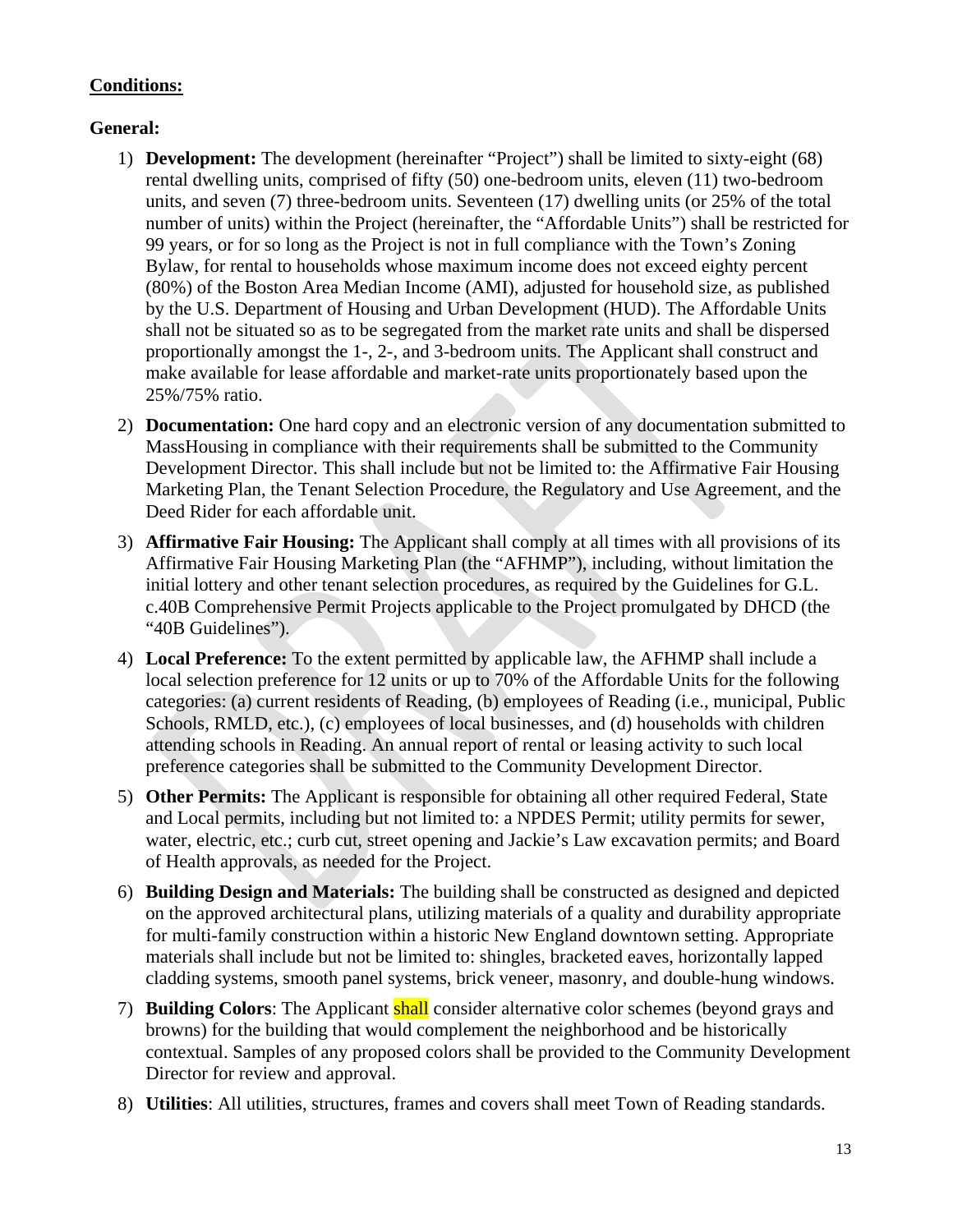- 9) **Electric**: The electric utility plan and transformer location is subject to approval by the Reading Municipal Light Department (RMLD).
- 10) **Water/Sewer**: As determined necessary by the Water/Sewer Capacity Analysis Peer Review, and the Town Engineer, the Applicant shall upgrade water and sewer infrastructure to meet the capacity needs of the Project. This work shall be performed in full coordination with the Town and the MWRA, and at the Applicant's expense.
- 11) **Street Improvements:** As determined necessary or desirable by the Department of Public Works and the Town Engineer, and in compliance with Comments 21 and 22 of the July 13, 2016 letter from Green International Affiliates, the Applicant shall make improvements to streets within the Project area. This shall include but not be limited to: repaving, restriping, updating/adding crosswalks, and/or extending/upgrading sidewalks along Prescott Street, Lincoln Street, Washington Street and Fulton Street. This work shall be performed in full coordination with the Town, and at the Applicant's expense.

Where possible as determined by the Town Engineer, sidewalks shall be widened to allow for provision of public amenities such as benches, bike racks, and parklets.

- 12) **Off-Site Parking:** The Applicant remains committed to identifying other private and public parking spaces that can be used for overflow parking in the event that it is needed. A copy of any private agreement for off-site parking shall be provided to the Town. Any use of public parking spaces for this Project shall be subject to Town approval.
- 13) **Community Space:** The clubhouse space on the first level of the building is one of the only spaces on the property for potential collective enjoyment. To the maximum extent practicable, the management company shall strategically program this space for both internal use by the residents (i.e., for private parties, meetings, etc.) and for external use by the greater community (i.e., local arts events, etc.).
- 14) **Plan Changes:** The Applicant shall notify the Board in writing, copying the Community Development Director, of any proposed change to the Project. The Zoning Board of Appeals shall then schedule a meeting to determine whether the change is substantial. If the Board determines that the change is substantial, the Board shall then schedule a public hearing for modification of the Comprehensive Permit herein, as set forth in 760 CMR 56.05(11). Any such change that is deemed to be insubstantial shall be automatically incorporated into this Decision by reference.

# **Substantial Change to Project** (per 760 CMR 56.07 (4)):

(a) Substantial Changes. If an Applicant involved in an appeal to the Committee desires to change aspects of its proposal from its content at the time it made application to the Board, it shall notify the Committee in writing of such changes, and the presiding officer shall determine whether such changes are substantial. If the presiding officer finds that the changes are substantial, he or she shall remand the proposal to the Board for a public hearing to be held within 30 days and a decision to be issued within 40 days of termination of the hearing as provided in M.G.L. c. 40B, § 21. Only the changes in the proposal or aspects of the proposal affected thereby shall be at issue in such hearing. If the presiding officer finds that the changes are not substantial and that the Applicant has good cause for not originally presenting such details to the Board, the changes shall be permitted if the proposal as so changed meets the requirements of M.G.L. c.40B, §§ 20 through 23 and 760 CMR 56.00.

(b) Commentary and Examples. The statute requires that an Applicant present its application first to a Board before appealing to the Committee. If on appeal to the Committee the Applicant wishes to make changes in its proposal from its content as originally presented to the Board, the Board should have an opportunity to review changes that are substantial. Following are some examples of what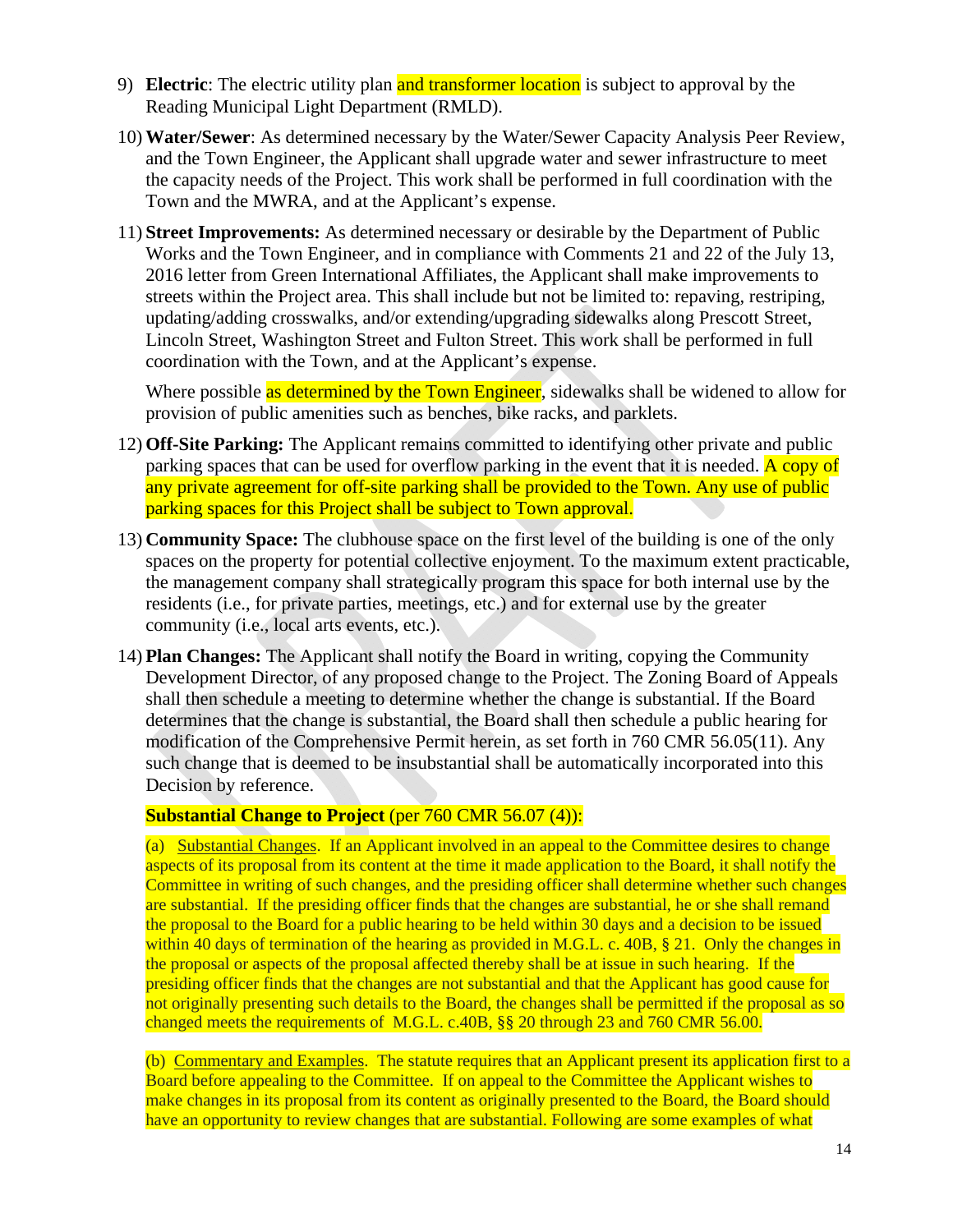circumstances ordinarily will and will not constitute a substantial change of the kind described in 760 CMR 56.07(4)(a).

- (c) The following matters generally will be substantial changes:
	- 1. An increase of more than  $10\%$  in the height of the building(s);
	- 2. An increase of more than 10% in the number of housing units proposed;
	- 3. A reduction in the size of the site of more than 10% in excess of any decrease in the number of housing units proposed;
		- 4. A change in building type (e.g., garden apartments, townhouses, high-rises); or
	- 5. A change from one form of housing tenure to another.
	- (d) The following matters generally will not be substantial changes:
		- 1. A reduction in the number of housing units proposed;
		- 2. A decrease of less than 10% in the floor area of individual units;
	- 3. A change in the number of bedrooms within individual units, if such changes do not alter the overall bedroom count of the proposed housing by more than 10%;
		- 4. A change in the color or style of materials used; or
		- 5. A change in the financing program under which the Applicant plans to receive a Subsidy, if the change affects no other aspect of the proposal.

#### **Prior to the Commencement of Site Work and the Issuance of a Demolition Permit:**

- 1) **Engineering Plan Review:** The Applicant shall submit for review and approval two (2) sets of stamped Site/Civil plans, as well as any reports and documentation required by the Town Engineer, prepared by a **Commonwealth of Massachusetts** Licensed P.E. and/or a Registered P.L.S. The Applicant shall also submit a check payable to the Town of Reading, in the amount specified, to cover the cost of an outside Engineering Plan Review.
- 2) **Stormwater:** A Stormwater Operations and Maintenance Plan shall be submitted for review and approval by the Engineering Plan Review consultant. The Plan shall include construction and post-construction procedures and shall be provided in a report rather than added onto the construction plans.
- 3) **Engineering Concerns:** The Applicant shall work with the Engineering Plan Review consultant, and with the Town Engineer as needed, to address any concerns that arise during the Engineering Plan Review.
- 4) **Construction Schedule & Staging Plan:** The Applicant shall submit a detailed Construction Schedule and Staging Plan to the Community Development Director for distribution to Town staff for review and comment.
- 5) **Pre-demolition Meeting:** The Applicant and contractors shall coordinate with the Community Development Director to schedule a pre-demolition meeting with Town staff in order to review Town procedures for demolition, and site safety and security.

#### **Prior to the Issuance of a Building Permit and the Start of Construction:**

- 1) **Final Plan of Record:** The Applicant shall submit a Final Plan of Record that is substantially similar to the plans approved herein, and that meets the following requirements:
	- **a.** Provides for a minimum of 1.25 parking spaces per unit;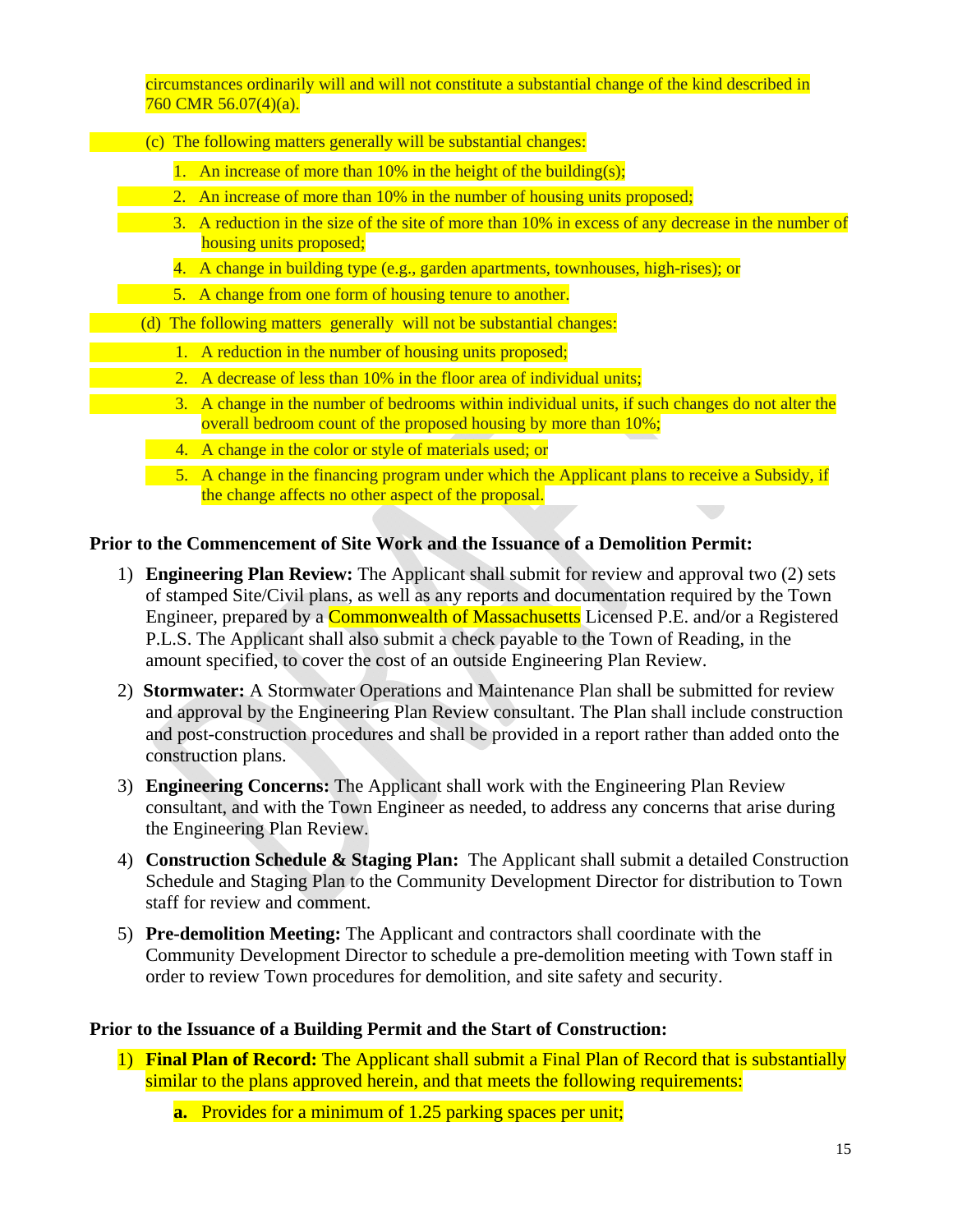**b.** Provides for a minimum of one 12'x30' open air on-site loading space; **c.** Etc.

- 
- 2) **Final Approval by MassHousing:** The Applicant shall submit to MassHousing a request for Final Approval of the Project in accordance with the Comprehensive Permit Rules, and with 760 CMR 56.04(07), and with the 40B Guidelines, including Part III thereof concerning Affirmative Fair Housing Marketing and Resident Selection.
- 3) **Vacant Properties Bylaw:** The property shall be kept neat and clean while vacant, per General Bylaw Section 8.10 Maintenance of Vacant Buildings and Land. The property is also expected to comply with this bylaw after demolition and prior to the issuance of a Building Permit.
- 4) **Development Review Team (DRT) Comments:** The Applicant shall ensure compliance with any and all requirements noted by Town staff members during DRT meetings and provided to the Applicant in memos from the Community Development Director dated 7/21/16, 10/13/16, 11/9/16, 12/14/16, and 1/17/16.
- 5) **Peer Review Recommendations:** The Applicant is strongly advised to heed the architectural peer review recommendations in the various peer review reports, with special regard for the recommendations mentioned below:

# **a. Architecture**

- i. Reconfigure the internal staircase so that it opens into the clubhouse area and is readily usable by residents; has this been modified?
- ii. Make the long internal hallway on each floor more comfortable and visually appealing wherever possible via the provision of nooks, recesses, artwork, natural light, etc.
- iii. Allow natural light to enter the building wherever possible;
- iv. Allow community programming of the clubhouse space;
- v. Reconfigure the apartment opposite the trash room so that the apartment entry is not directly across from the trash door; has this been modified?
- vi. Create outdoor spaces for residents wherever possible;
- vii. Depict the 4 required Accessible Units on the plans; and
- viii. Consider reconfiguring the units on the top floor to avoid awkward or difficult to furnish spaces due to the roof pitch and layout.
- 6) **Building and Fire Code Consultants:** The Town of Reading will hire a Building Code Review consultant and a Fire Code Review consultant for this Project to review the plans, issue permits, inspect construction activities, and ensure compliance with this Comprehensive Permit. The Applicant shall be responsible for the reasonable costs associated with these consultants.
- 7) **Building Code Plan Review:** The Applicant shall submit for review and approval two (2) sets of stamped detailed construction drawings, and a check payable to the Town of Reading, in the amount specified, to cover the cost of an outside Building Code Plan Review consultant.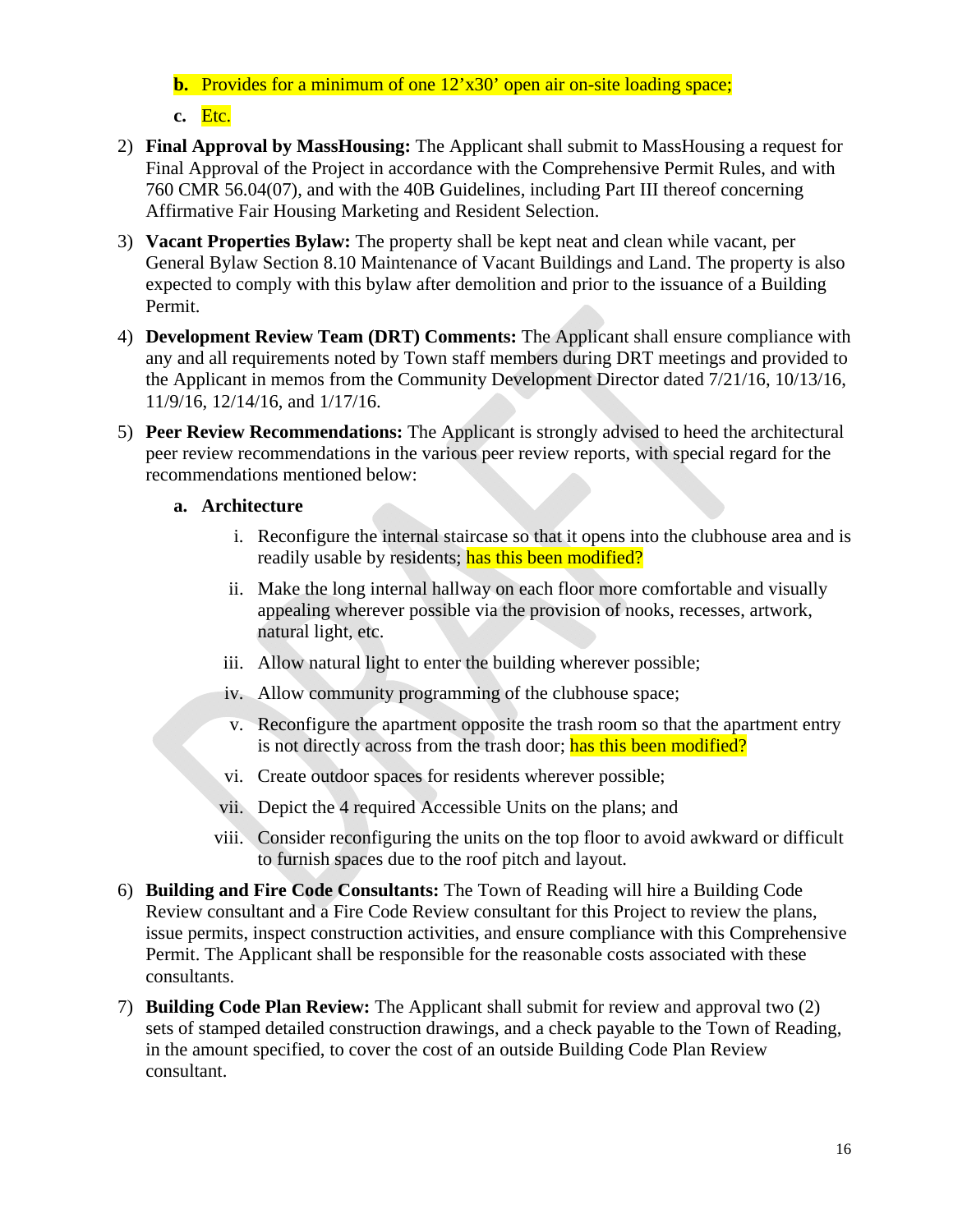- 8) **Building Code Concerns:** The Applicant shall work with the Building Code Plan Review consultant, and with the Building Inspector as needed, to address any concerns that arise during the Building Code Plan Review.
- 9) **Fire Code Plan Review:** The Applicant shall submit for review and approval two (2) sets of stamped detailed construction plans from a Fire Protection Engineer for the fire alarm system, and all other components of the project relating to fire safety. The Applicant shall also submit a check payable to the Town of Reading, in the amount specified, to cover the cost of an outside Fire Code Plan Review consultant.
- 10) **Fire Code Concerns:** The Applicant shall work with the Fire Code Plan Review consultant, and with the Fire Chief as needed, to address any concerns that arise during the Fire Code Plan Review.
- 11) **Garage Access:** The Applicant shall include specifics on the construction drawings for how conflicts between vehicles entering/exiting the garage and pedestrians on the sidewalks will be prevented. Should any noise, signaling or lighting features be proposed, decibel levels and photometrics at each entrance/exit, as well as at the property lines, shall be provided.
- 12) **Curb Cut Approval:** The Board of Selectmen have authorized the Zoning Board of Appeals to approve the extra wide curb cut off of Lincoln Street that includes both the driveway and the loading zone.
- 13) **Regulatory and Use Agreement:** The Applicant shall submit a Regulatory and Use Agreement for the rental units and continuing affordability of the Project, in the form required by MassHousing, to the Community Development Director.
- 14) **Utility Meters:** Proposed locations for all necessary meters for the Project shall be depicted on the plans submitted for review as part of the Building Permit process.
- 15) **Rooftop Mechanicals**: The Applicant shall submit a roof layout plan that depicts the rooftop mechanical equipment and any shielding proposed to prevent visual and auditory impacts. Rooftop mechanicals shall be screened with sound control devices that mitigate equipment noise. Equipment shall be set back from building facades so that it is not visible from the street or from abutting residential neighborhoods, or screened from view behind parapets enclosed within architectural elements that integrate it into the building design.
- 16) **Transformer:** The Applicant shall provide a dimensioned detail of the proposed transformer for approval by the RMLD and the Building Inspector.
- 17) **ADA/MAAB:** Certification shall be furnished to the Community Development Director and Building Inspector that the proposal is in conformance with the provisions of the Americans with Disabilities Act (ADA) and the Massachusetts Architectural Access Board (AAB).
- 18)**I/I Fee:** The Applicant is subject to the required Inflow/Infiltration Fees if it is determined that the new sewer flow usage will be greater than historical usage.
- 19) **Pre-construction Meeting:** The Applicant, contractors and/or OPM shall provide a detailed Construction Management Plan to the Community Development Director and shall schedule a pre-construction meeting with Town staff. Town staff will review the Plan, the conditions herein, and all final construction sequencing, details and plans for the Project.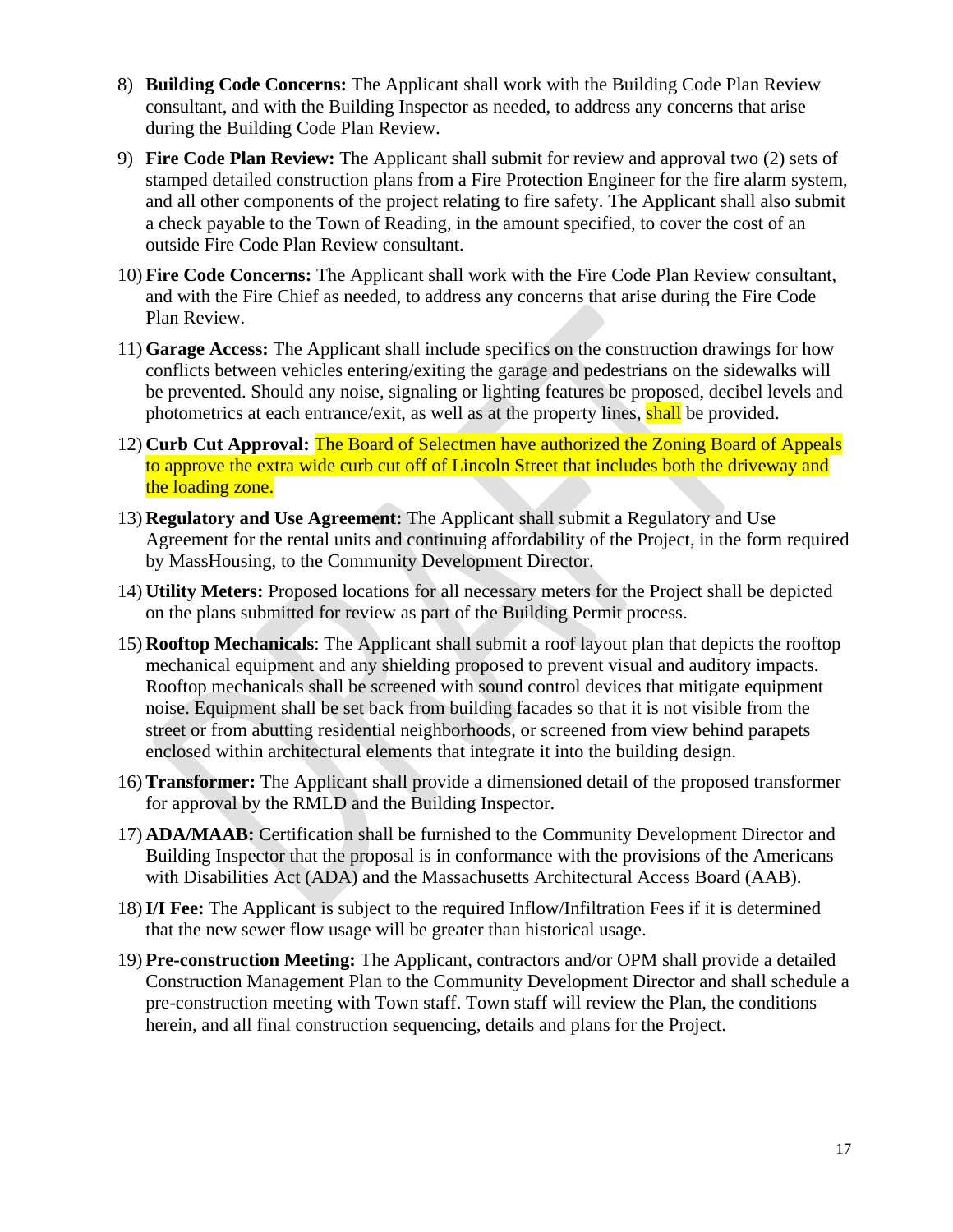# **During Construction:**

- 20) **Construction Hours:** Construction shall be limited to the hours stated in Section 8.9.8 "Construction Hours" of the Reading General Bylaws and said hours shall be posted in a conspicuous place at the entrance prior to any work on the site.
- 21) **Construction Activities:** Construction activities shall be conducted in a workmanlike manner at all times. Blowing dust or debris shall be controlled by the Applicant through stabilization, wetting down, and proper storage and disposal methods, subject to the approval of the Health Agent or designee. The Applicant shall ensure that the abutting local streets are kept clear of dirt and debris, which may accumulate as a result of construction activities for the Project. Documentation shall be provided demonstrating ongoing pest management control, subject to the approval of and administration by the Health Agent.
- 22) **Construction Dumpsters:** Any construction dumpsters needed for the Project will require a permit from the Board of Health, and, if located in a public way, will require approval by the Town Engineer and Police Department.
- 23) **Site Inspections:** Town staff or their designee shall have reasonable access to inspect the site to determine compliance with this Decision.
- 24) **Coordination with Town Officials:** The Applicant and all contractors shall allow during construction – for complete, full coordination with Town staff regarding alterations to existing utilities. Proposed utilities shall be installed underground, subject to local utility approval.
- 25) **Water Services:** All water services and connections shall be in accordance with the Town of Reading's Water Department standards.

#### **Prior to the Issuance of any Certificate of Occupancy:**

- 26) **Certifications of Compliance:** The Applicant shall submit to the Engineering Plan Review, Building Code Review, and Fire Code Review consultants, with a copy to the Community Development Director, Building Inspector and Town Engineer, certifications from professional engineers and architects that the Project has been constructed in compliance with approved construction drawings.
- 27) **Landscaping**: The Applicant shall work with abutting property owners to determine planting types and fencing appropriate to screen the Project from the neighborhood and vice versa. Any plantings or fencing proposed on abutting properties shall be paid for and installed by the Applicant in coordination with the abutting property owners.

A **final Landscape Plan** shall be submitted to the Community Development Director that depicts all agreed upon landscaping/fencing between the Applicant and abutting property owners. The landscaping shall be installed as indicated on this final landscape plan. In the event that weather conditions prevent completion of the proposed landscaping prior to the desired date of occupancy, the Applicant shall submit a bond to cover the cost of installation of the remaining landscaping features.

28) **Property Management:** The Applicant shall submit documentation from the contracted management company for the property outlining the general Operations and Maintenance Plan for all interior and exterior common areas, with details regarding: loading and unloading by moving trucks, vans, delivery vehicles, etc.; emergency vehicle access; snow management; trash/recycling management and removal; and landscaping, including the following: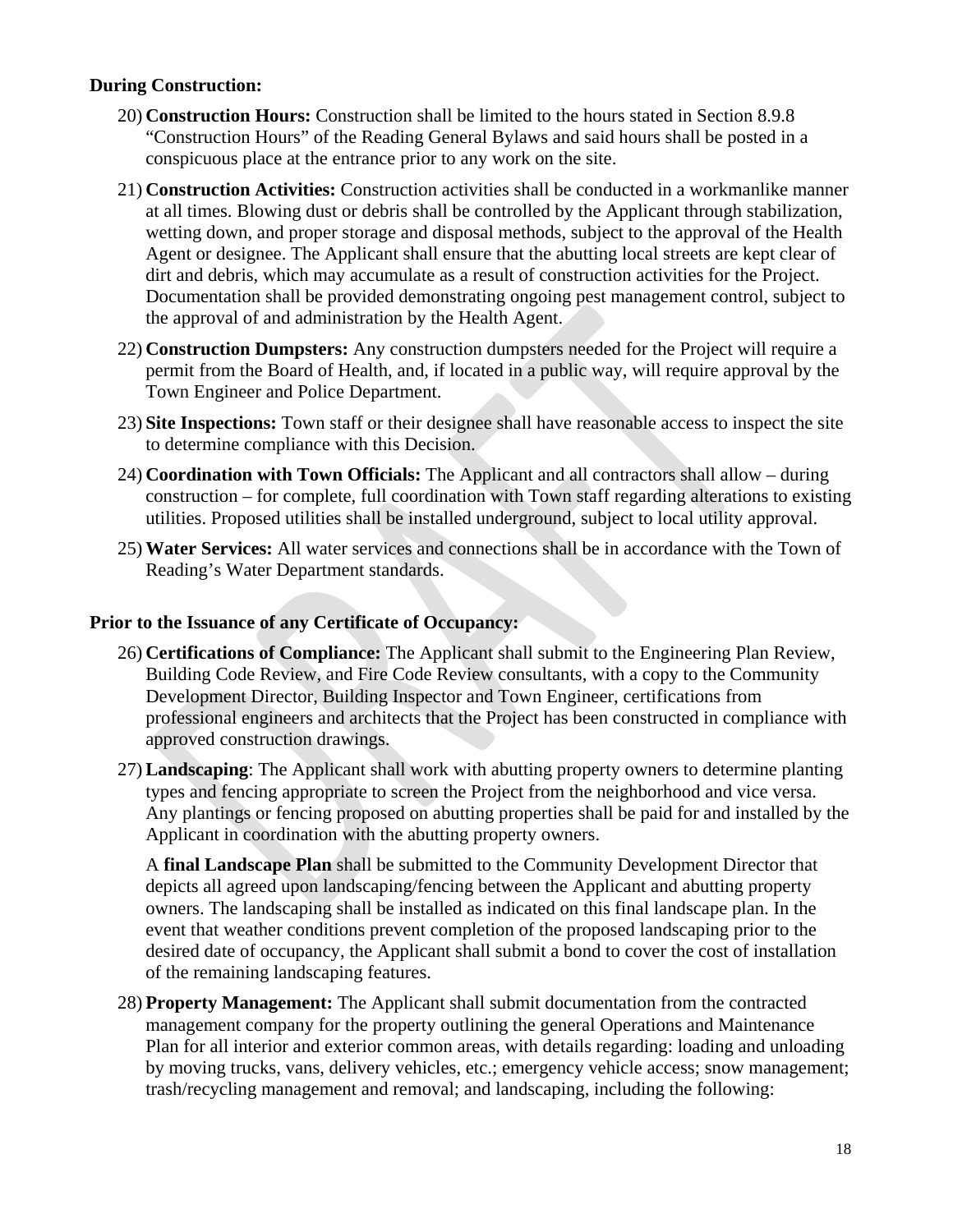- **a. Loading/Unloading:** No moving trucks, delivery trucks, or maintenance trucks shall be permitted to load or unload along Prescott Street. All loading and unloading shall take place within the proposed loading space on the side of the building off of Lincoln Street. The management company shall specify how they intend to enforce use of the loading space so that only one unit moving truck is on site at any given time. Delivery by tractor-trailer shall be prohibited.
- **b. Snow Management:** Snow shall be stored in the areas identified on the plan, and shall not impact pedestrian pathways, or on-site or off-site parking areas. If the accumulated snow exceeds the capacity of the snow storage areas or impedes pedestrian pathways or the parking lot, it shall be legally removed from the site as soon as practicable. Landscaped areas shall be preserved to the greatest extent possible during times of snow storage or snow removal. At all times, snow heights shall be limited to 30" so as not to impede sight lines for vehicles exiting the parking podium.
	- i. **Roof Overhangs:** A detailed plan for managing snow and ice build-up on the roof shall be provided. Any snow and ice that poses the threat of falling onto a public sidewalk shall be removed by the management company immediately.
- **c. Trash/Recycling Management and Removal:** The O&M Plan shall include details regarding the specific size of trash bags handled by the trash chute and compactor system, methods for how residents will dispose of larger items, an estimate of trash/recycling generated by a residential building of this size, storage of trash/recycling at the garage level, and methods for trash removal. The management company is responsible for all trash collection and disposal, and for ensuring daily that exterior areas of the site remain clear of debris. Trash removal by a hired hauler shall only occur along Prescott Street between 8:30 AM and 4:30 PM Monday through Friday.
- **d. Landscaping:** The landscaping as depicted on the approved plan shall be maintained in a healthy condition in perpetuity. In the event that landscaping is damaged during snow removal operations, or for any reason, the property management company shall replace such landscaping during the next growing season.

The documentation shall also include a description of how the management company intends to manage responses to resident issues on-site and shall provide contact information for after hours issues or situations.

- 29) **Off-Site Parking Arrangement:** The Applicant shall submit finalized documentation to the Community Development Director of any agreements with private or public entities for offsite parking, including management plans for both long-term and visitor parking.
- 30) **Signage**: No signage was proposed or is approved herein. Any signage proposed for the project shall be considered "Business or Commercial Signs in Residential Zoning Districts" and shall comply with the Business B Zoning District regulations. Such signage shall be subject to review and approval by the Community Planning and Development Commission.
- 31) **Architecture:** The building façade on each elevation (north, south, east, west) shall be substantially as indicated on the approved architectural plans and elevations.
- 32) **Peer Review Recommendations:** The Applicant shall satisfy the following recommendations of the traffic/parking/loading peer review reports: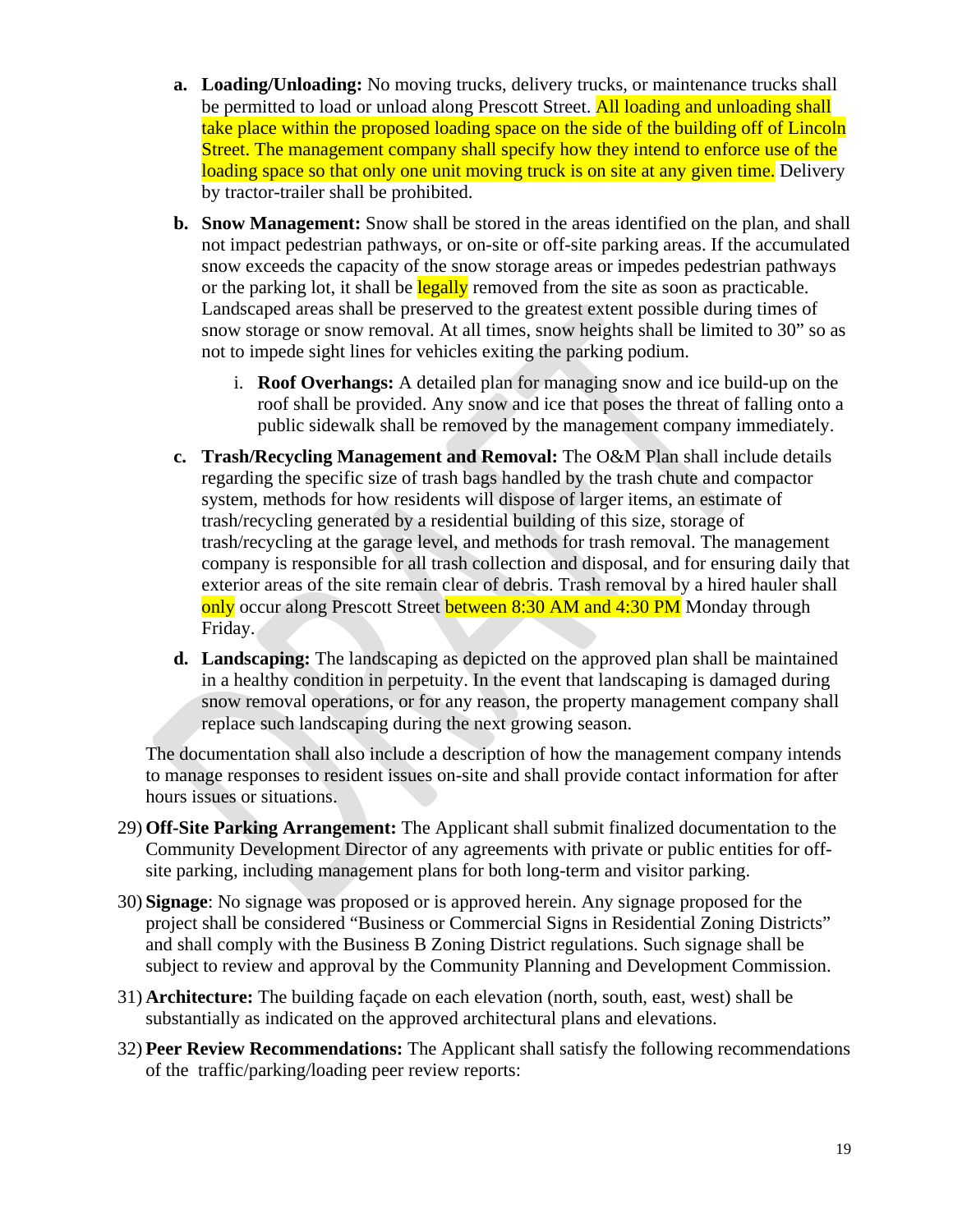#### **a. Traffic/Parking/Loading**

- i. Vehicles exiting the Project site shall be placed under STOP-sign control with a marked STOP-line provided;
- ii. All signs and pavement markings to be installed within the Project site shall conform to the applicable standards of the MUTCD;
- iii. Provide marked crosswalks and wheelchair ramps for Project site driveway crossings and at pedestrian crossings within the Project site;
- iv. Coordinate with the Town to post "no parking" signs for a minimum distance of 20-feet on either side of the Project site driveways in order to maintain the required lines of sight for the driveways to operate in a safe manner;
- v. Consult with the Superintendent of Reading Public Schools to determine an appropriate location for a school bus waiting area;
- vi. Increase the width of the pedestrian walkways throughout the parking podium to 5-feet to meet ADA and MAAB requirements; and
- vii. Provide off-site mitigation per Comments 21 and 22 of the July 13, 2016 letter from Green International Affiliates.
- viii. Remove the striping from the pavement at the east side of the 22-foot portion of the one-way drive aisle (which becomes two-way) and restripe the aisle to be 24 feet in width.
- ix. Relocate the Do Not Enter sign from the western circulating aisle to the striped area adjacent to the column.
- x. Remove the curb and stripe the area in the southwest corner of the parking lot to allow better access to the westernmost parallel parking space.
- xi. Parking Management: assign one (1) parking space per unit, and designate four (4) parking spaces as handicap spaces.
	- 1. Eight (8) of the remaining thirteen (13) spaces shall remain unassigned until the building is 100% occupied, at which time they may be rented to individual tenants as second on-site spaces.
	- 2. The remaining five (5) spaces shall be designated as visitor spaces. At no time shall there be less than five (5) on-site visitor parking spaces.
	- 3. All visitor spaces (including any of the eight (8) additional spaces that are unrented) shall be located as near to the ingress/egress points as possible to reduce the need for vehicle circulating.
- xii. Loading Space: the final plan shall depict a  $12'x30'$  loading space on the side of the proposed building, adjacent to the Lincoln Street site driveway, and the Applicant shall ensure that:
	- 1. A raised island between the 24-foot wide driveway opening and the proposed loading zone has been provided to better define the driveway and loading areas, within which to locate the proposed STOP sign; and
	- 2. An MUTCD standard R7-6 "NO PARKING LOADING ZONE" sign has been installed to clearly define the loading zone area.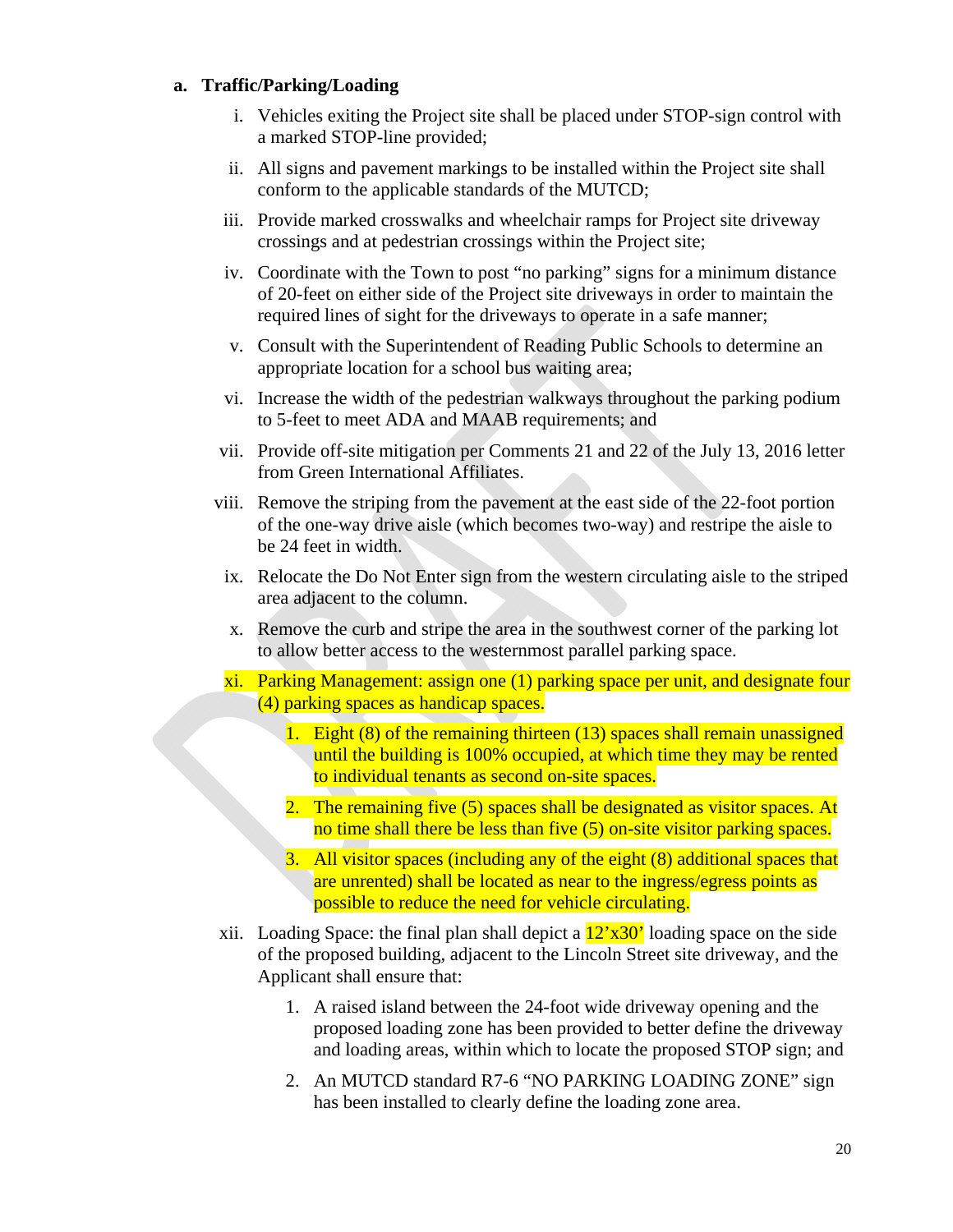# **b. Civil Engineering**

# 33) Anything to add here?

#### **Prior to the Issuance of the Final Certificate of Occupancy**:

- 34) **Site Work:** All site work required for the Project, including landscaping, shall be completed or an assignment of security by performance bond in an amount determined by the Town Engineer and approved by the Board of Appeals, shall be submitted to the Town to assure completion of any site work which has not been completed. Said security may be reduced by the Board as the work is completed and will be released entirely after completion of all work.
- 35) **Recording**: The Applicant shall submit to the Community Development Director evidence that the Comprehensive Permit herein and the Regulatory Agreement have been fully executed and recorded with the Middlesex South Registry of Deeds.
- 36) **As-Built Bond:** The Applicant shall furnish a bond for the final As-Built plans. The bond amount shall be determined by the Town Engineer. The bond shall be returned once As-Built Plans are submitted and it is confirmed that the Project was constructed in compliance with this Decision and the approved plans.
- 37) **As-Built Plans:** Two full size paper copies and electronic AutoCAD final As-Built plans showing the building footprint, drainage systems and utility connections shall be submitted to the Community Development Director and Town Engineer to ensure compliance with this Decision and the approved plans. The bond held for this requirement will be returned to the Applicant once this condition has been fulfilled.

#### **Conditions for Ongoing Maintenance after Occupancy:**

38) **Parking Updates:** At 60% occupancy, 80% occupancy, and 100% occupancy, the Applicant shall provide reports to the Community Development Director indicating utilization of the onsite parking as well as any required use of any established off-site parking arrangements, and shall work with Town staff to evaluate impacts and make any modifications to the system as needed, including the provision of Zip Car spaces if evidenced to be desired by tenants.

Hereafter, the management company shall provide a similar parking report to the Community Development Director every June 30<sup>th</sup>.

- 39) **Lighting**: All exterior building and site lighting shall comply with the dark sky initiatives (light shall shine down only) with the light source being fully shielded (with cutoff shields) so that no lighting or glare spills onto abutting properties. Any exterior lighting that is required for security purposes may be illuminated by photocells. All site and building lighting, beyond what is needed for security purposes, shall operate on a motion sensor.
- 40) **Operations and Maintenance Plan:** The contracted management company shall ensure that all provisions of the Operations and Maintenance Plan for the property are complied with, to the greatest extent practicable, at all times. Should a substantial change to any operating or maintenance procedure be needed, the management company shall notify the appropriate Town staff person prior to the change becoming effective.
- 41) **Hazardous Materials:** There shall be no on-site storage of fuels, oils, automotive fluids, fertilizers, pesticides, insecticides, herbicides, cleaning chemicals, and other hazardous materials of significant concern, other than quantities for domestic use.